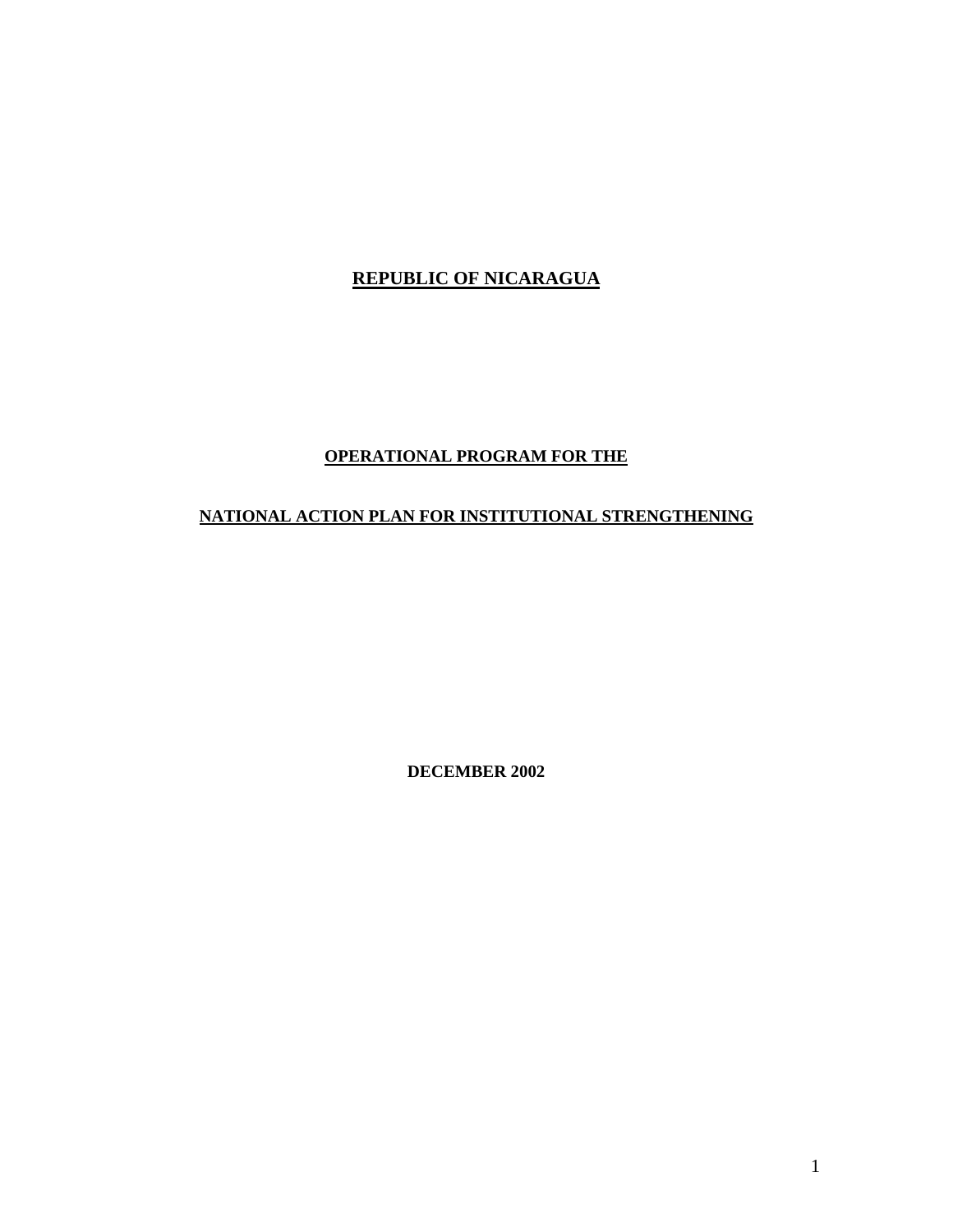# **INDEX**

|    |                                                                                                                         | Page |
|----|-------------------------------------------------------------------------------------------------------------------------|------|
|    | <b>A. EXECUTIVE SUMMARY</b>                                                                                             | 3    |
|    | <b>B. COSTS OF THE ACTION PLAN</b>                                                                                      | 5    |
|    | <b>C. NEGOTIATIONS SUPPORT PROGRAM</b>                                                                                  | 7    |
| 1. | <b>TRAINING SUBPROGRAM.</b>                                                                                             | 7    |
|    | 2. SUBPROGRAM FOR STUDIES AND TECHNICAL ASSESSMENTS.                                                                    | 11   |
| 3. | <b>RETENTION OF CONSULTANTS AND INTERNS.</b>                                                                            | 21   |
| 4. | ATTENDANCE AT THE NEGOTIATIONS.                                                                                         | 22   |
| 5. | SUBPROGRAM FOR RAISING AWARENESS IN THE CIVIL SOCIETY,<br><b>COORDINATION AND CONSULTATION WITH THE PRIVATE SECTOR.</b> | 23   |
|    | 6. SUBPROGRAM FOR COMPUTER EQUIPMENT ACQUISITION AND<br>DATABASE CREATION.                                              | 26   |
|    | D. TREATY APPLICATION AND ADMINISTRATION PROGRAM                                                                        | 28   |
| 1. | <b>TRAINING SUBPROGRAM.</b>                                                                                             | 28   |
|    | 2. SUBPROGRAM FOR STUDIES AND TECHNICAL ASSESSMENTS.                                                                    | 34   |
|    | 3. SUBPROGRAM FOR RETENTION OF CONSULTANTS AND EQUIPMENT.                                                               | 39   |
|    | <b>E. TRANSITION TO FREE TRADE</b>                                                                                      | 41   |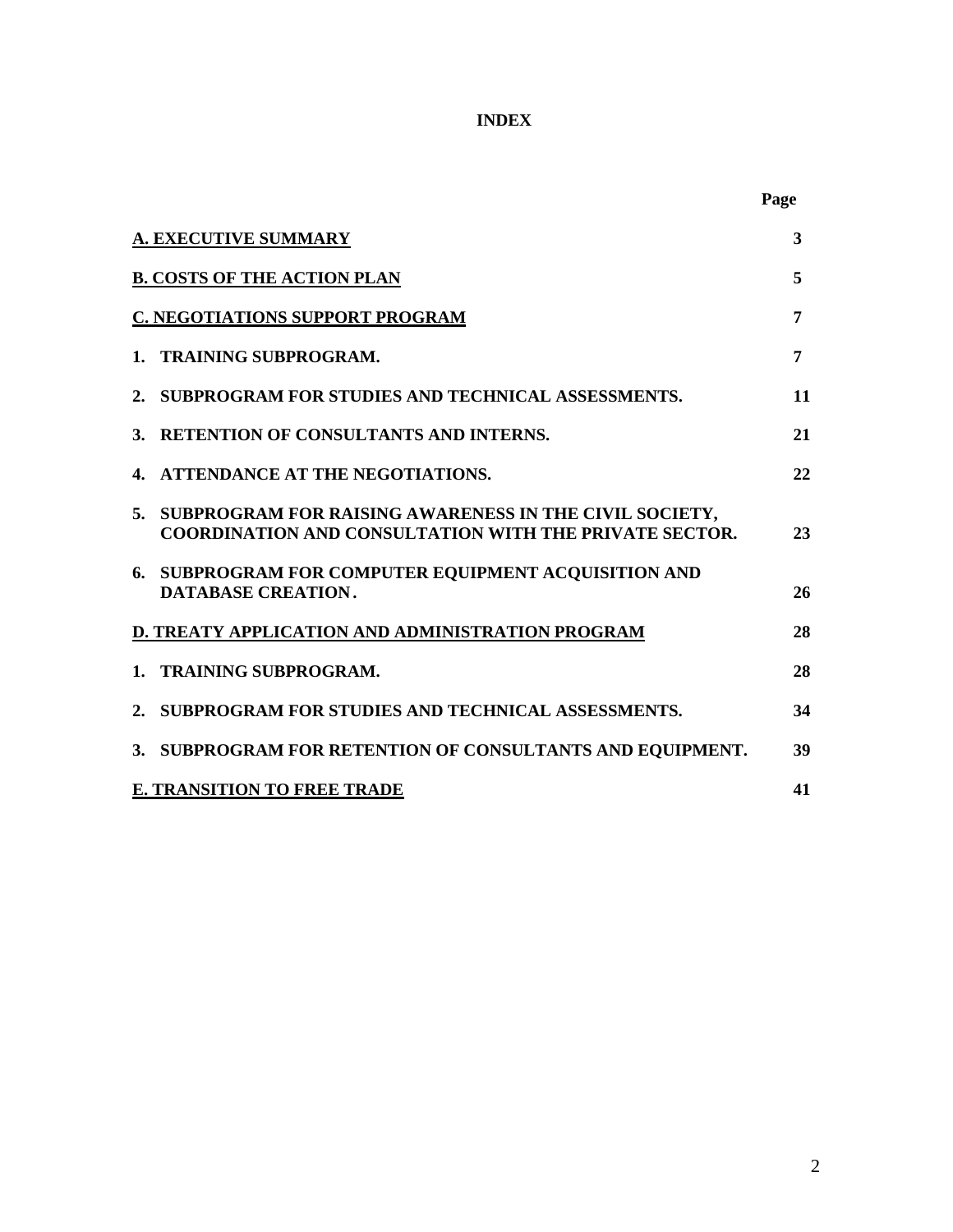#### **OPERATIONAL PROGRAM OF ACTIVITIES**

#### **EXECUTIVE SUMMARY**

Based on the identified needs, the Republic of Nicaragua's National Plan for Institutional Strengthening shall be developed in accordance with the following programs, which shall, in turn, include various subprograms and activities, and an operational plan for each.

The programs to be developed are as follows:

**i. Negotiations Support Program,** which includes: a) a Training Subprogram, which consists of courses, seminars, workshops and foreign internships to provide training on the negotiation issues for the FTA with the U.S. to officials from MIFIC and other agencies and ministries related to the negotiations and trade policy, including, where appropriate, members of the private sector and the civil society, b) a Subprogram for Studies and Technical Assessments to facilitate the preparation and evaluation of negotiation proposals and their impact on the domestic economy, c) the retention of consultants and interns to provide support to the negotiating teams, and d) financing for the negotiators to attend the negotiating group meetings.

Similarly, there is a Subprogram for Dialogue and Consultation with the Civil Society. It includes 1) organizing public events for government sectors and members of the private sector to disseminate information about the benefits of the FTA with the U.S., 2) conducting opinion surveys, 3) designing and implementing a Strategy for consultation, dissemination, and agreement by retaining a specialized firm, 4) training for journalists, legislative consultants and key actors in civil society, and 5) coordination and consultation with the private sector.

Finally, it includes a Subprogram for the Acquisition of Computer Equipment for the negotiations and the application of the Treaty. It includes modernizing the equipment (hardware and software), printers, scanners, etc., as well as creating and/or improving existing Databases.

- **ii. Program for Treaty Application and Administration**, which includes: a) a training subprogram that consists of courses, seminars and foreign internships to provide knowledge and experience related to the administration of trade Treaties, specifically for officials from MIFIC and the technical agencies responsible for implementing the obligations undertaken, b) and a subprogram for the studies and technical assessments required to strengthen the ability to apply the agreements.
- **iii. Program to support the transition to free trade with the U.S.** It includes activities aimed at: a) creating a pro-trade environment, b) attracting direct investments and promoting the country's image abroad, c) promoting and integrating SMEs in the development process and diversifying exportable supply, d) promoting the most dynamic districts from an economic standpoint as a criterion for allocating resources, e) raising competitiveness levels, using national as well as sectorial strategies, f) developing an Infrastructure and Transportation Plan based on the needs established by the FTA and foreign trade in general, g) campaigns for disease eradication, and h) modernizing systems and equipment related to plant and animal health and quality.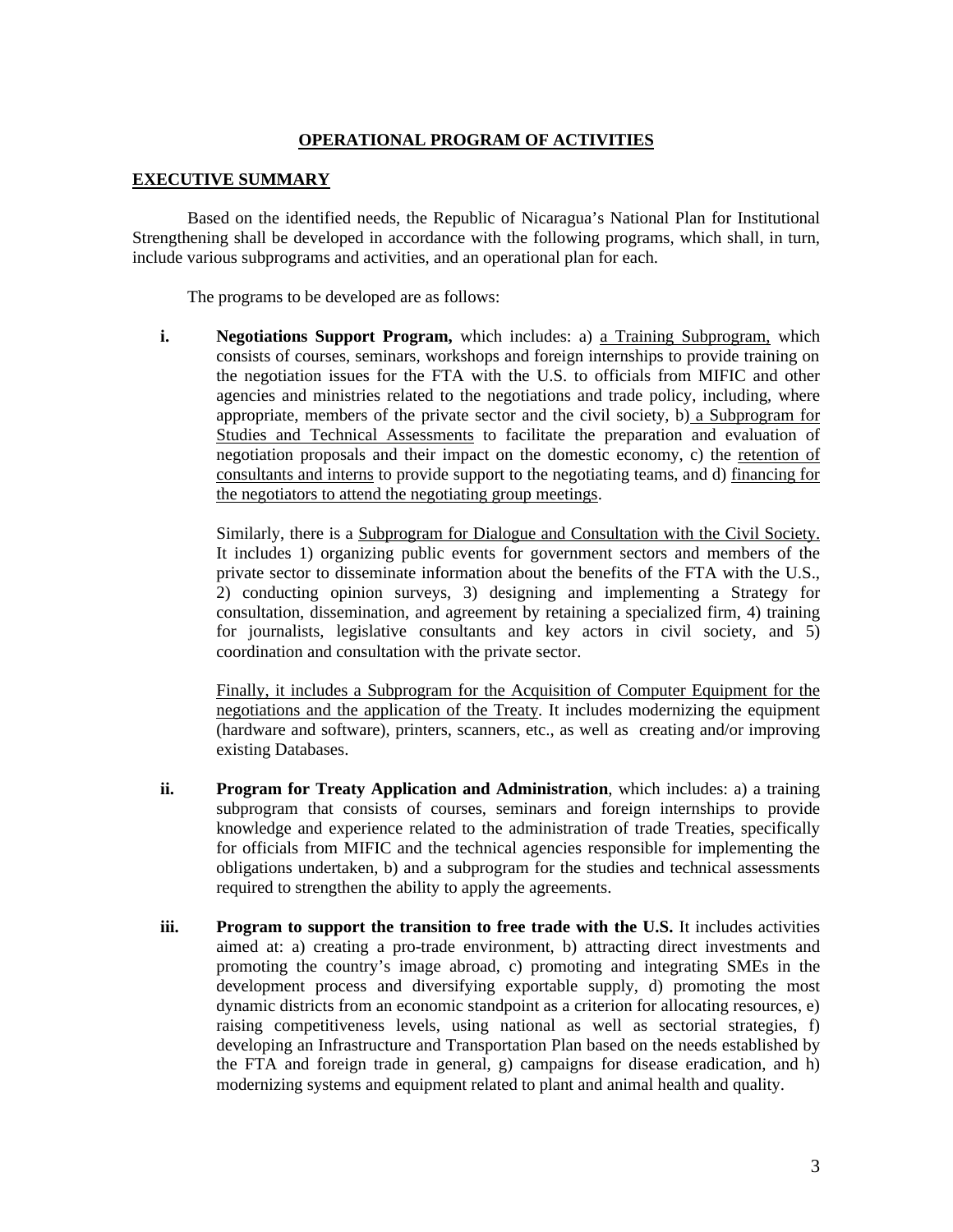# **COSTS OF THE ACTION PLAN PROGRAM**

| <b>PROGRAMS</b>          | <b>SUBPROGRAMS</b>          | COST US\$  |
|--------------------------|-----------------------------|------------|
| 1. Negotiations Support  |                             |            |
| 1.1. Training, Studies,  | 1.1.1.Training              | 192,316    |
| Assistance               | 1.1.2. Studies and          | 596,400    |
|                          | <b>Technical Assessment</b> |            |
|                          | 1.1.3. Retention of         | 820,000    |
|                          | Consultants and             |            |
|                          | Interns.                    |            |
|                          | 1.1.4. Attendance at        | 1,780,000  |
|                          | the Negotiations.           |            |
| <b>SUBTOTAL</b>          |                             | 3,388,716  |
| 1.2. Raising Civil       | 1.2.1. Explanation and      | 180,000    |
| <b>Society Awareness</b> | Promotion of the FTA        |            |
|                          | 1.2.2. Coordination         | 72,200     |
|                          | with the private sector     |            |
|                          | and the Civil Society       |            |
|                          | 1.2.3. Program for          | 2,000,000  |
|                          | Consultation and            |            |
|                          | Dissemination               |            |
|                          | (Retention of a             |            |
|                          | specialized firm)           |            |
|                          | 1.2.4. Opinion              | 60,000     |
|                          | Surveys.                    |            |
|                          | 1.2.5. Training for         | 80,000     |
|                          | journalists, legislative    |            |
|                          | advisors and key social     |            |
|                          | actors).                    |            |
| <b>SUBTOTAL</b>          |                             | 2,381,200  |
| 1.3. Equipment and       | 1.3.1. Equipment            | 90,400     |
| Databases.               | 1.3.2. Databases            | 33,000     |
| <b>SUBTOTAL</b>          |                             | 123,400    |
| <b>TOTAL</b>             |                             | 5,893,316  |
| 2. Treaty Application    | 2.1. Training.              | 170,100    |
| and Administration.      | 2.2. Studies and            | 208,500    |
|                          | Assessment.                 |            |
|                          | 2.3. Consultants            | 462,000    |
|                          | 2.4. Laboratory             | 10,000,000 |
|                          | Equipment/Supplies          |            |
| <b>TOTAL</b>             |                             | 10,840,600 |
| 3. Transition to Free    | 3.1. Development of a       |            |
| Trade.                   | pro-trade environment.      |            |
|                          | 3.2. Development of         |            |
|                          | the most dynamic            |            |
|                          | districts                   |            |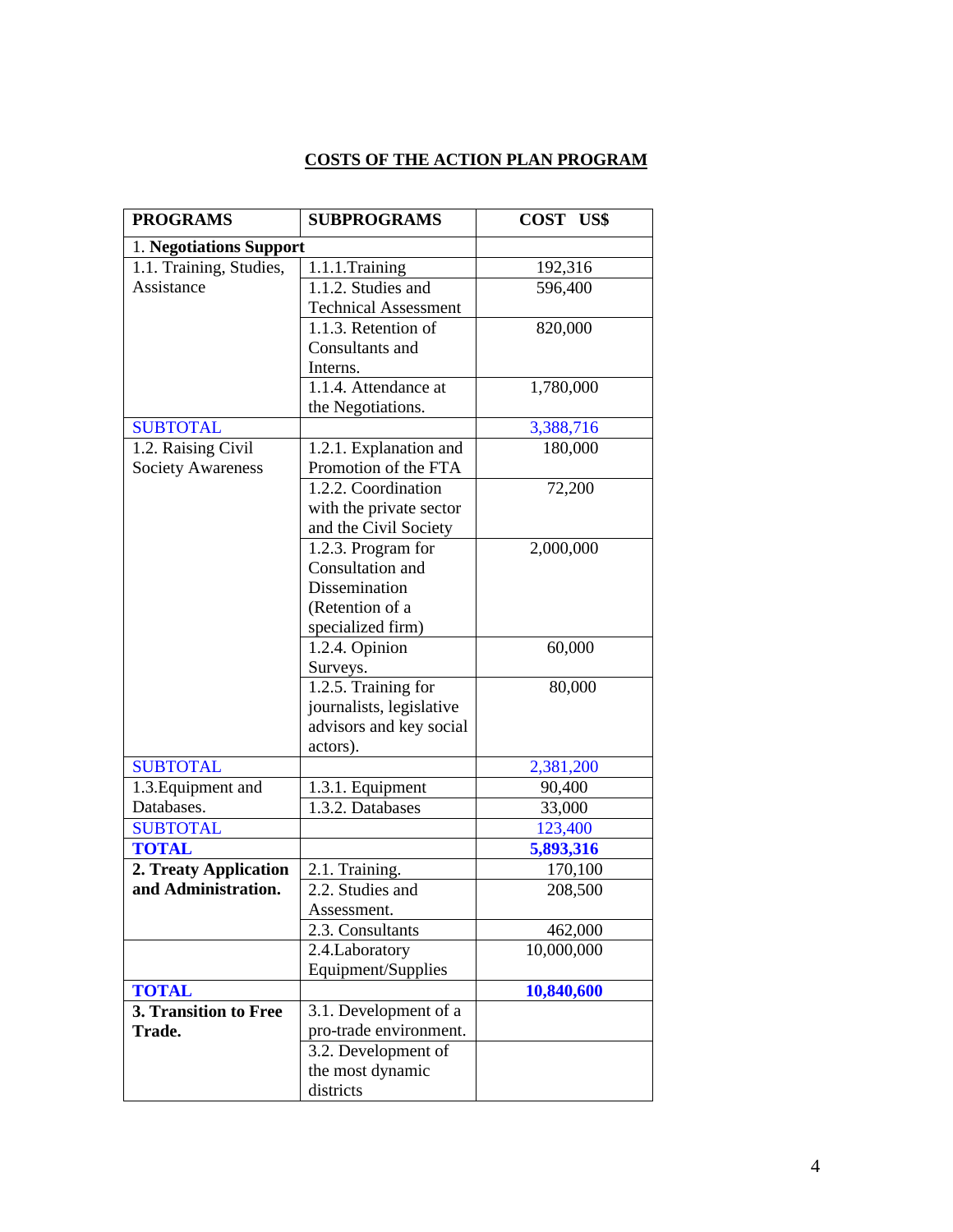|              | 3.3. Development of         |                  |
|--------------|-----------------------------|------------------|
|              | SME <sub>s</sub> .          |                  |
|              | 3.4. Program for            |                  |
|              | increasing                  |                  |
|              | Competitiveness.            |                  |
|              | 3.5. Investment             |                  |
|              | Attraction.                 |                  |
|              | 3.6. Infrastructure and     |                  |
|              | <b>Transportation Plan.</b> |                  |
|              | 3.7. Disease                | US\$ 300 million |
|              | Eradication.                |                  |
|              | 3.8. Modernization of       |                  |
|              | Sanitary,                   |                  |
|              | Phytosanitary and           |                  |
|              | Quality Systems.            |                  |
|              | 3.9. Good                   | US\$ 220 million |
|              | Manufacturing               |                  |
|              | Practices Program           |                  |
| <b>TOTAL</b> |                             |                  |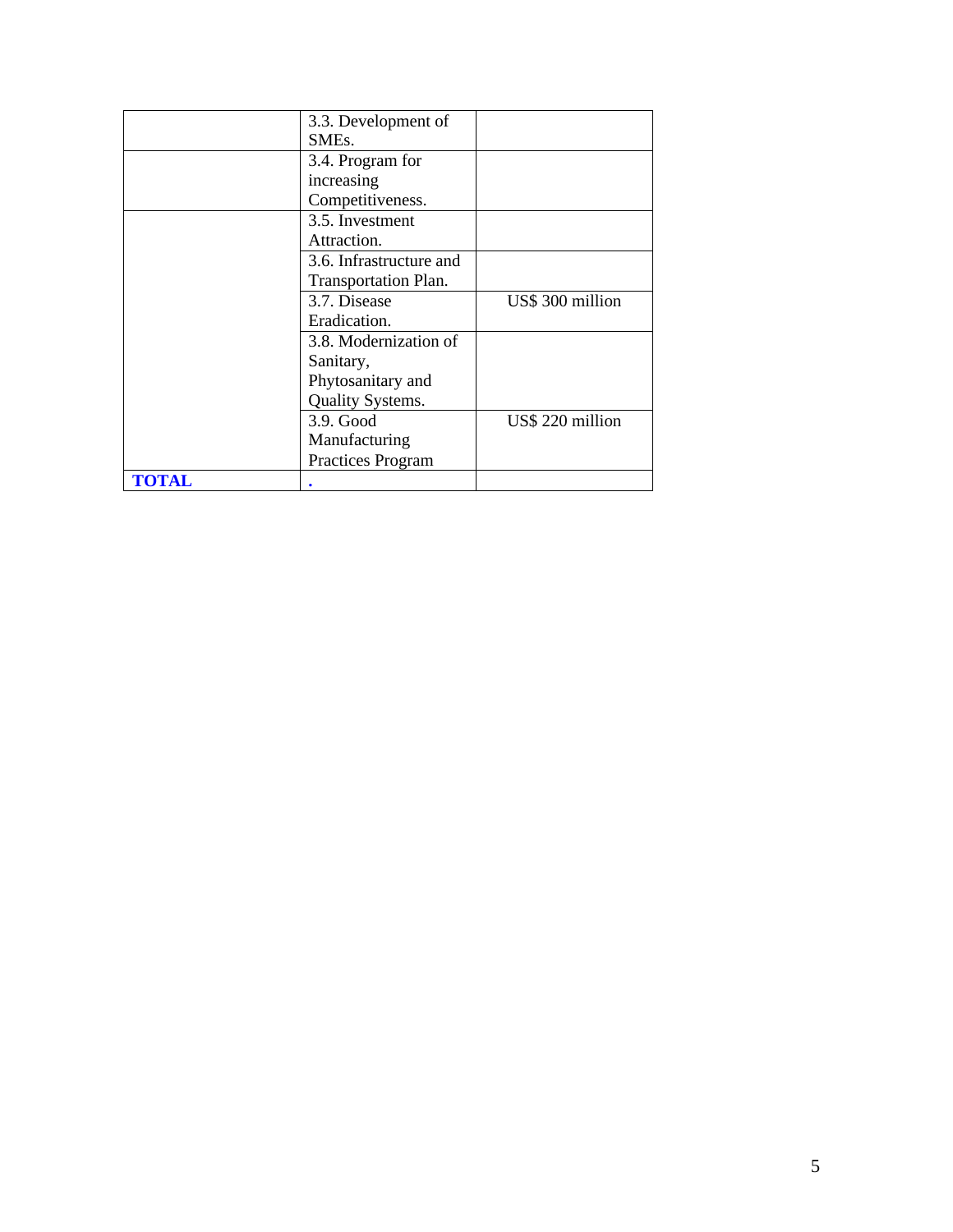## *1.NEGOTIATIONS SUPPORT PROGRAM*

#### *1.1.SUBPROGRAM FOR NEGOTIATIONS SUPPORT TRAINING*

#### **Problem**

In general they seek to strengthen and widen officials from the public and private sectors in certain issues on the negotiation agenda . It is also necessary, to widen an efficient technical training in the various exercises now underway . On the other hand, the future incorporation of assistant college graduates, without further experience and the increasing complexity of the technical aspects of the trade problem, along with the incorporation of new issues, makes it necessary to establish a specific training process during the negotiations.

#### **Objective**

To implement a Training Subprogram that includes courses, workshops, seminars and foreign internships for strengthening the staff's analysis ability and technical background, for the sake of efficiently and effectively handling the negotiation of the FTA with the U.S. The Subprogram will be aimed at providing and strengthen English-language training, technical training, and specific abilities for topics of negotiation for junior personal as much as MIFIC negotiators, officials from other ministries and members of the private sector.

- Workshop on interpreting, processing and reporting trade statistics.
- Courses on the negotiation of specific origin rules and requirements, and internships in the Mexican Secretary of the Economy for 3 officials on this issue.
- Course on the multilateral Agreement on Technical Barriers to Trade.
- Course on the WTO SPS Agreement, the OIE agreements and the International Agreement on Phytosanitary Protection and regional agencies that operate in this framework.
- Internship abroad for 3 officials for training in Normalization, Metrology, and Compliance Assessment.
- Workshop for public and private sector officials on U.S. government procurement law.
- Seminar on negotiating the FTA on Competition Policy.
- Internships for training on competition policy in Mexico, Peru and the United States.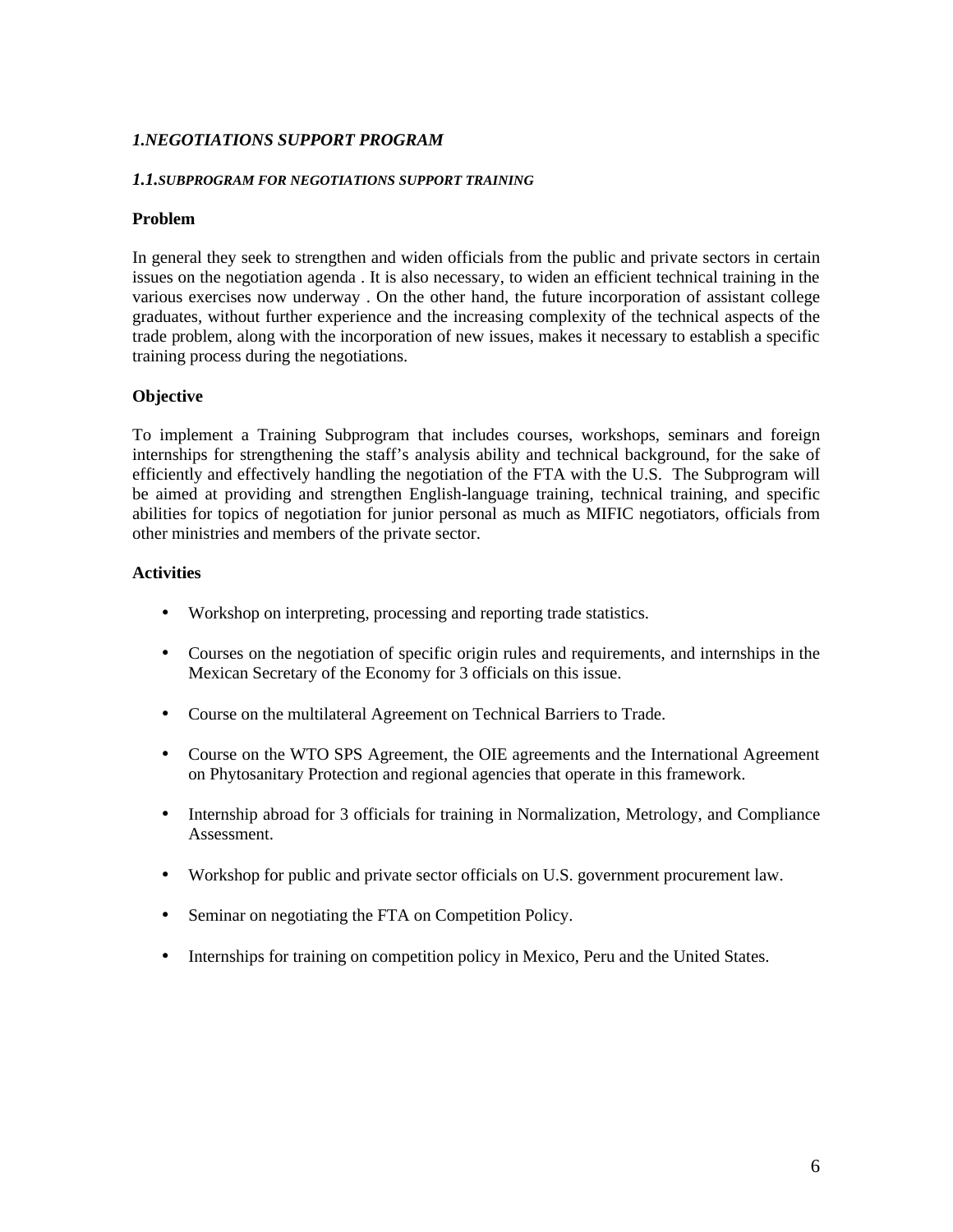- Theoretical-practical workshop on Intellectual Property negotiations.
- Seminar workshop on the United States Millennium Law. Administration and application.
- Workshop on new applications, copyrights and related rights.
- Seminar on investment studies done by the OECD.
- Workshop on Investment Promotion in the U.S.
- Course on the Dispute Settlement Mechanisms of ICSID, UNCITRAL and CNUDMI.
- Theoretical-practical workshops on negotiations, with emphasis on negotiating techniques and especially on drafting and presenting proposals for training personnel from the Institutions involved with labor and environmental issues.
- Workshops with officials and technicians from the Business Sector and Government relating to exportable products under the FTA. The areas to consider will be: **Normalization:** Technical Regulations, TBT Administration. **Metrology:** Verification of Measuring Instruments affected by Technical Regulations, Improvement of the Quality of Measurements of Mass, Volume, Temperature and Pressure. **Accreditation and Certification:** Requirements for Accrediting Calibration Laboratories, Verification Units and Certification Agencies
- English courses for 40 officials.

## **Operational Plan for the Training Subprogram**

| <b>CATEGORY</b>  | <b>ACTIVITIES</b>              | <b>TIMETABLE</b> |                 | <b>RESPONSIBLE</b>    | US\$       |
|------------------|--------------------------------|------------------|-----------------|-----------------------|------------|
|                  |                                | <b>MONTH</b>     | <b>DURATION</b> | <b>ENTITY</b>         |            |
| Processing and   | 1 Workshop for interpreting,   | $\overline{4}$   | 3 days          | National              | 3,000      |
| managing         | processing and reporting trade |                  |                 | Consultant            |            |
| information      | statistics.                    |                  |                 |                       |            |
| Rules of origin  | 2 Courses on negotiating       |                  | 1 week each     | International         | $11,400^1$ |
|                  | specific origin rules and      | 3 & 4            |                 | Consultant            |            |
|                  | requirements                   |                  |                 |                       |            |
|                  | Internships in Mexico for 3    | $\overline{2}$   | 15 days         | <b>Execution Unit</b> | $14,100^2$ |
|                  | officials on this topic        |                  |                 |                       |            |
| Technical        | 1 Course on the multilateral   | $\overline{2}$   | 3 days          | International         | 5,300      |
| <b>Standards</b> | <b>Agreement on Technical</b>  |                  |                 | Consultant            |            |
|                  | <b>Barriers to Trade</b>       |                  |                 |                       |            |
|                  |                                |                  |                 |                       |            |

<sup>&</sup>lt;u>.</u> <sup>1</sup> Calculation based on US\$ 5,200 per course (Fees 4,000, Px.700 and travel expenses 200x 5 days)

<sup>&</sup>lt;sup>2</sup> Each internship was calculated at a value of US \$ 4.700 (Px US\$600, travel expenses  $260x15$ days=US\$4,100).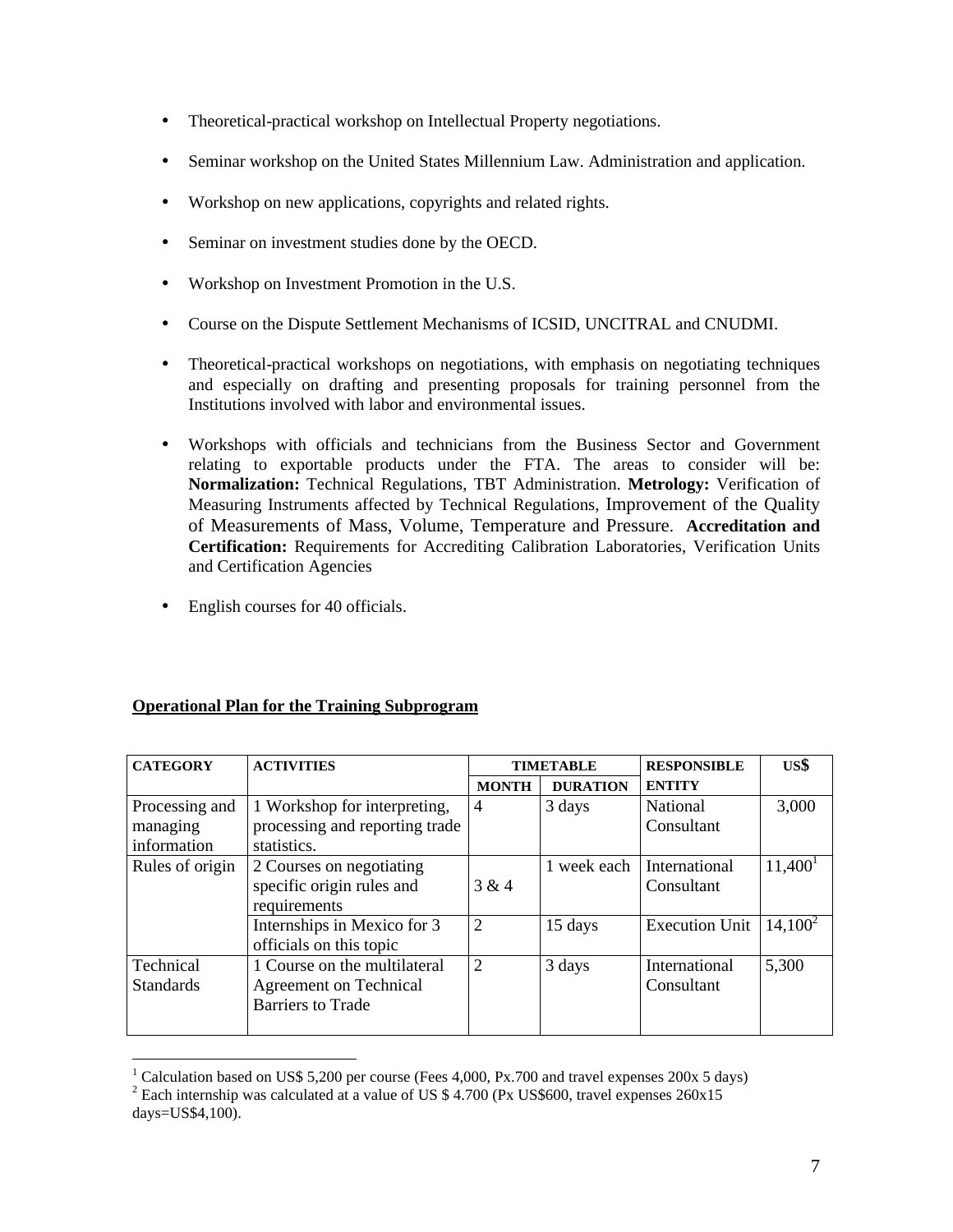| Sanitary and<br>Phytosanitary | Course on SPS, OIE and<br>regional agreements.                                                                                                          | 3                                                               | 3 days      | International<br>Consultant  | 5,300  |
|-------------------------------|---------------------------------------------------------------------------------------------------------------------------------------------------------|-----------------------------------------------------------------|-------------|------------------------------|--------|
| <b>Measures</b>               |                                                                                                                                                         |                                                                 |             |                              |        |
|                               | Overseas internship for 3<br>officials for training in<br>Normalization (Mexico),<br>Metrology (Chile),<br><b>Compliance Assessment</b><br>(Uruguay)    | Dates<br>being<br>negotiat<br>ed with<br>the<br>coun-<br>tries. | 15 days     | <b>Execution Unit</b>        | 14,100 |
|                               | 2 Workshops with officials<br>and technicians from the<br><b>Business Sector and</b><br>Government relating to<br>exportable products under the<br>FTA. | 7 & 8                                                           | 3 days      | International<br>Consultant  | 10,600 |
| Competition<br>Policy         | Internships in Mexico, Peru &<br>the United States for 6<br>officials                                                                                   | $\overline{4}$                                                  | 7 days each | <b>Execution Unit</b>        | 15,120 |
|                               | Seminar on negotiating<br>Competition Policy in the<br><b>FTA</b>                                                                                       | 4 & 6                                                           | 1 week each | International<br>Consultants | 11,400 |
| Government<br>Procurement     | 2 Workshops on U.S.<br>government procurement law<br>and implementation of a<br>future transparency agreement<br>in the WTO.                            | $\overline{2}$                                                  | 2 days      | International<br>Consultant  | 10,200 |
| Intellectual<br>Property      | Seminar workshop on the<br>Millennium Law of the U.S.<br>Administration and its<br>application.                                                         | $\overline{2}$                                                  | 3 days      | International<br>Consultant  | 5,300  |
|                               | Workshop on new<br>applications, copyrights and<br>related rights.                                                                                      | 3                                                               | 2 days      | International<br>Consultant  | 5,100  |
|                               | 1 theoretical-practical<br>Workshop on Intellectual<br>Property negotiations                                                                            | $\overline{2}$                                                  | 3 days      | International<br>Consultant  | 5,300  |
| Investments                   | Seminar on OECD investment<br>studies.                                                                                                                  | $5\overline{5}$                                                 | 2 days      | International<br>Consultant  | 5,100  |
|                               | Workshop on Investment<br>promotion in the U.S.                                                                                                         | $\overline{4}$                                                  | 2 days      | International<br>Consultant  | 5,100  |
|                               | <b>Course on Dispute Settlement</b><br>Mechanisms under ICSID,<br>UNCITRAL and CNUDMI.                                                                  | $\overline{3}$                                                  | 2 days      | International<br>Consultant  | 5,100  |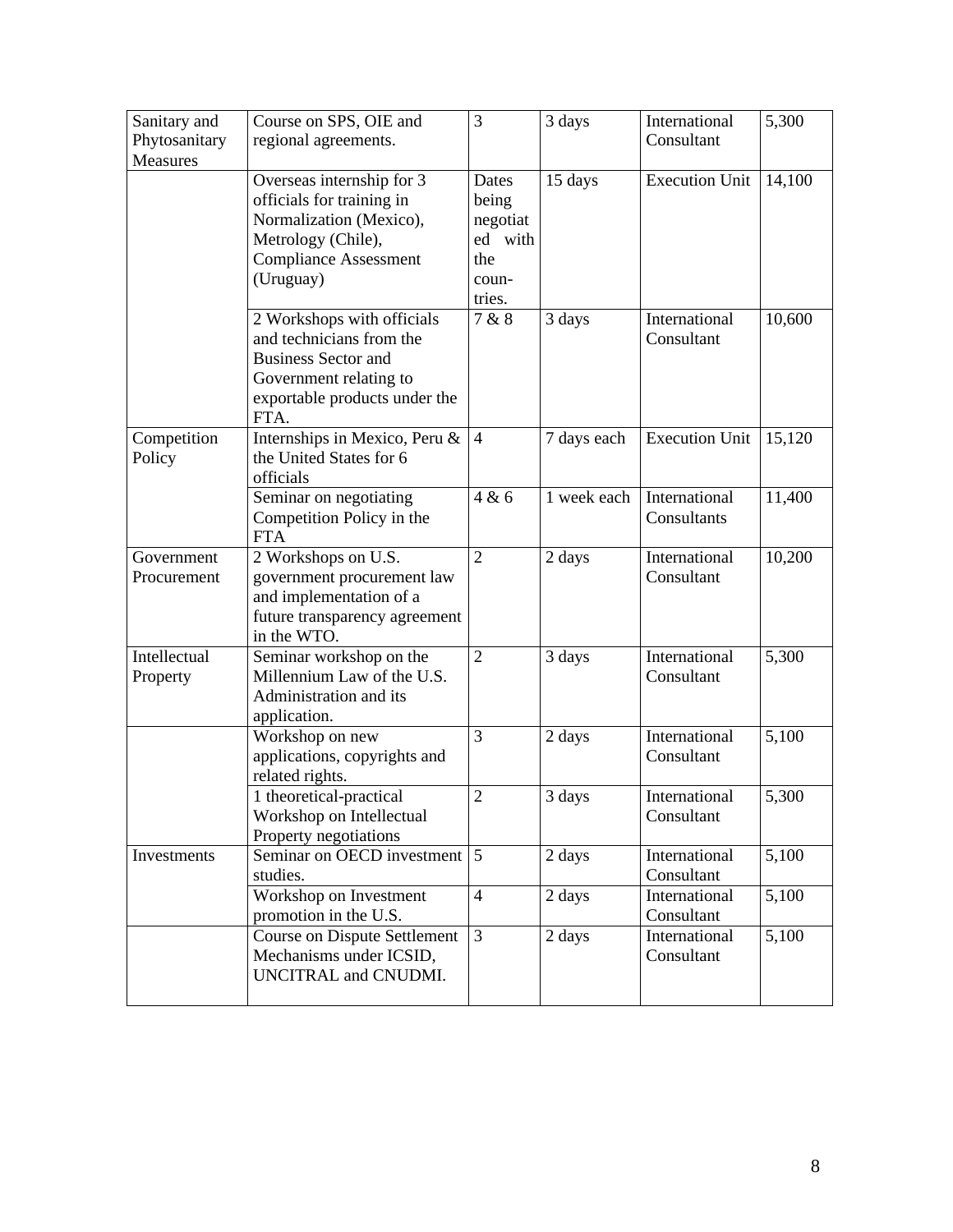| Labor and<br>environment | 1 theoretical-practical<br>Workshop for training<br>personnel from the<br>Institutions involved (MIFIC,<br>MARENA and MITRAB) on<br>the issue of negotiations, with<br>emphasis on negotiating<br>techniques and preparing and<br>presenting proposals. | 3 | 3 days | International<br>Consultant | 5,300         |
|--------------------------|---------------------------------------------------------------------------------------------------------------------------------------------------------------------------------------------------------------------------------------------------------|---|--------|-----------------------------|---------------|
| Languages                | English courses for 40<br>officials.                                                                                                                                                                                                                    |   |        |                             | 55.496<br>(*) |
| <b>TOTAL</b>             |                                                                                                                                                                                                                                                         |   |        |                             | 192.316       |

(\*) Budgeted based on the information provided by MIFIC as per the following table:

# **BUDGET FOR ENGLISH COURSES**

| <b>Institution</b>          | <b>Groups</b> | <b>Individuals</b> | <b>Unit Cost /</b><br><b>Course</b> | <b>Unit Cost /</b><br><b>Book</b> | <b>Cost of</b><br><b>Books</b> | <b>Total Cost</b> |
|-----------------------------|---------------|--------------------|-------------------------------------|-----------------------------------|--------------------------------|-------------------|
| European Academy            | Beginner      | 10                 | 2850                                | 29                                | 290                            | 3140              |
|                             | Intermediate  | 10                 | 6270                                | 42.5                              | 425                            | 6695              |
|                             | Advanced      | 10                 | 5700                                | 42.5                              | 425                            | 6125              |
| * Total Amount U.S. Dollars |               |                    |                                     |                                   | 15960                          |                   |

**\*** No taxes are imposed on educational institutions

## **Advanced English Course Abroad**

| <b>Institution</b>               | <b>Individuals</b> | Unit Cost /<br><b>Course</b> | <b>Total Cost</b> |
|----------------------------------|--------------------|------------------------------|-------------------|
| Courses in England               | 10                 | 3500                         | 35000             |
| <b>Total Amount U.S. Dollars</b> |                    | 55496                        |                   |

Course Length: two weeks

\* Exchange Rate 1.5856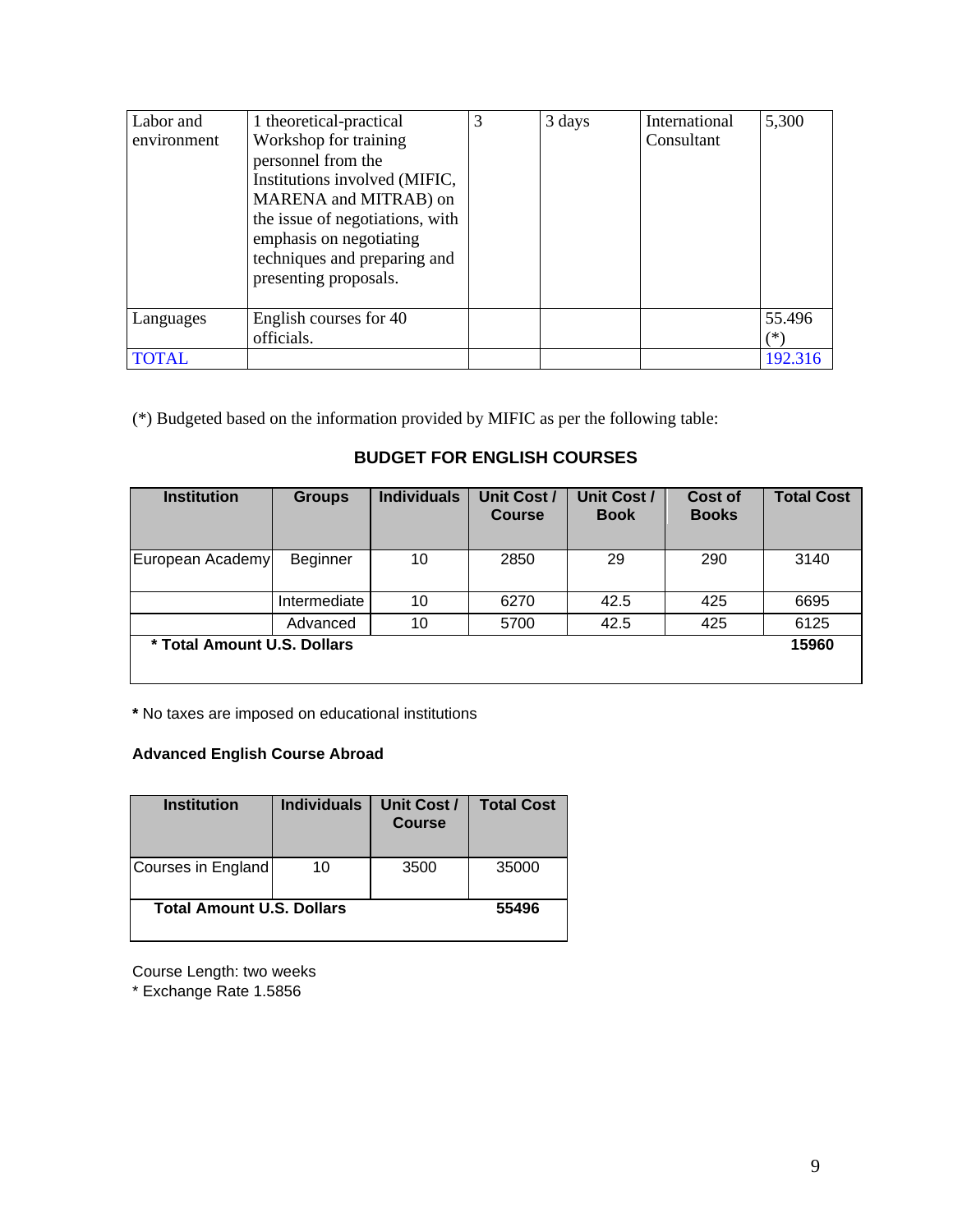#### *1.2.SUBPROGRAM FOR STUDIES AND TECHNICAL ASSESSMENTS IN SUPPORT OF THE NEGOTIATIONS*

#### **Problem**

MIFIC and the other agencies involved in the FTA negotiations with the U.S., requires the availability of studies on a variety of issues relating to those negotiations which should serve as a basis for the reformulation of strategies, presenting proposals and evaluating those presented by the other side. In this way it will reach higher levels of efficiency in the execution of the responsabilities.

## **Objective**

Develop a Subprogram for Technical Assessments and Studies in accordance with the existing demands and needs in negotiation of the FTA with the U.S., providing to public sector officials, especially those from MIFIC, basic information, analysis and recommendations for decision making, favoring the identification and evaluation of national interests and developing negotiation proposals.

- Technical Assessment aimed at developing a methodology and training for preparing position papers on sensitive products (sugar, meat, rice, milk, wheat flour, coffee, beans, corn, sausages, onions, oil, potatoes, leather, footwear, textiles, clothing, etc).
- Updating studies on the effective protection of productive sectors.
- Analysis of the impact of the FTA according to general equilibrium models on the productive sectors of the Nicaraguan economy.
- Study of the tax impact of trade liberalization and recommendations on alternative sources of tax revenue.
- Technical study on the position of sensitive products in Nicaragua (basic grains, meat and dairy products, vegetables, fruits, peanuts, sugar, sesame seeds).
- Analysis of the bilateral trade agreements negotiated by the United States in light of Nicaragua's priority and sensitive products.
- Technical study on the quantified impact on products of interest to Nicaragua (sugar, peanuts, dairy products) of export subsidies and domestic support applied by the United States.
- Information and analysis of domestic and foreign tax obligations, technical standards, customs and non-customs regimes applied by the United States, broken out by agricultural products of interest to Nicaragua.
- Information on domestic and foreign mechanisms the United States uses for administering tariff quotas.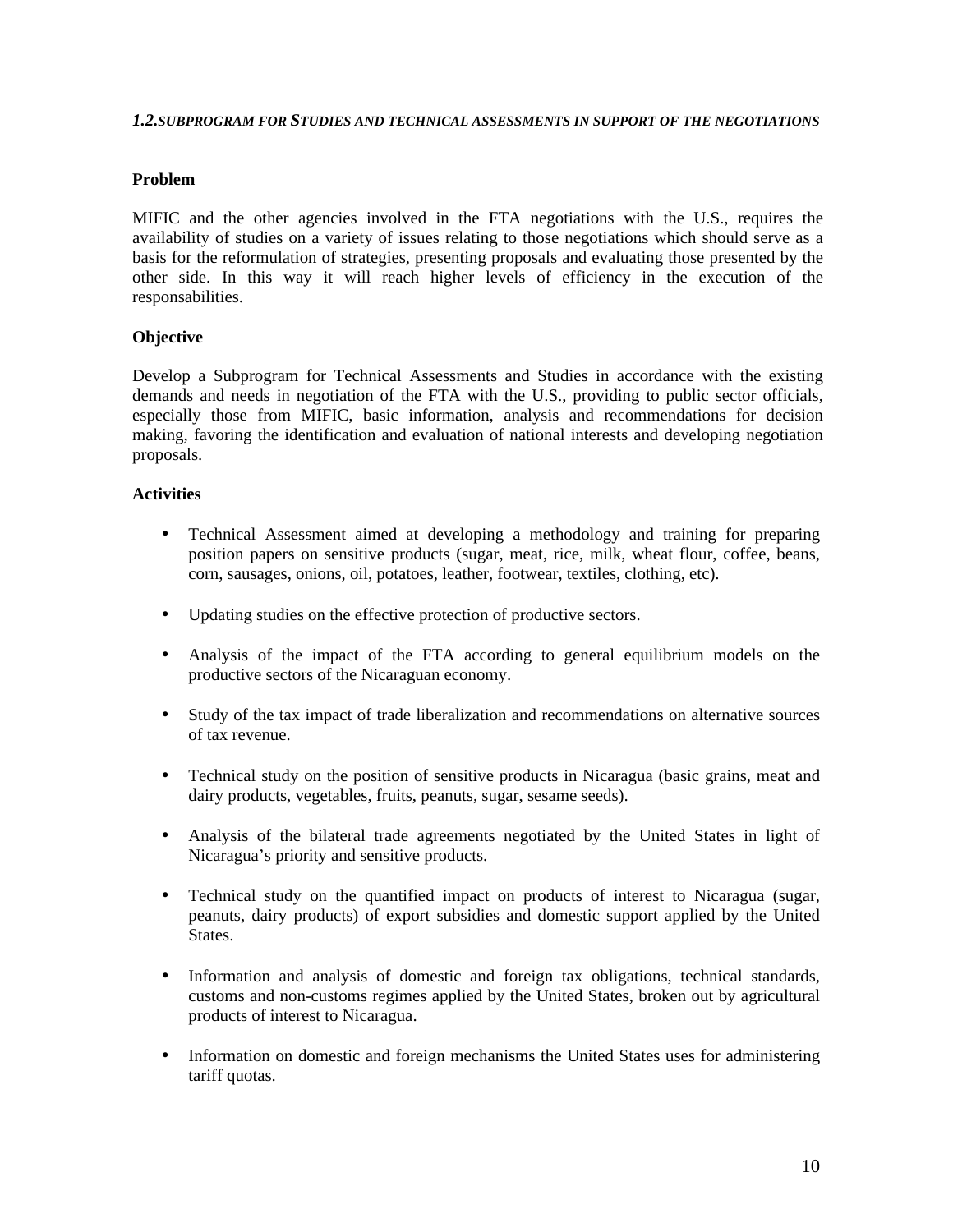- Analysis and evaluation of the United States' consultation process with Government institutions, the private sector and civil society.
- Studies on the United States' sanitary regulations relating to products of animal origin (beef, dairy products and their derivatives), plant origin (papayas, mangos, peanuts, coffee, bananas) and food safety.
- Study on the production structure of priority, sensitive export sectors for determining rules of origin (sugar, meat, rice, milk, wheat flour, coffee, beans, corn, sausages, onions, oil, potatoes, leather, footwear, textiles, clothing, etc).
- Definition of rules of origin. Consistency between the FTA and the FTAA.
- Study on the efficiency, weaknesses and strengths of the NAFTA Dispute Settlement mechanism.
- Analysis of the United States' implementation of decisions arising from NAFTA and WTO dispute settlement mechanisms (procedure, problems).
- Study of theory based on arbitration decisions within the NAFTA framework
- Analysis of the implications of a Government Procurement Agreement in negotiation of the FTA with the U.S.
- Realization of a study and subsequent workshop on the application of U.S. Copyright Law, with emphasis on moral law and the application of TRIPS.
- Study-workshop on the Madrid agreements on the issue of Industrial Property.
- Study aimed at evaluating current access to the sectors of interest in the United States where there is a large Hispanic population, including regulations on the movement of physical persons (Miami, Houston, Los Angeles, Washington D.C., among others).
- Study on the distribution rate in the telecommunications sector and identify possible opportunities for Nicaragua in this sector.
- Prepare a diagnostic for the Nicaraguan services sector, based on indicators that reveal the impact of openness over time (similar to the methodology used by UNCTAD).
- Study to identify the services and other sectors that have export potential, taking into account what was established in the GATS definitions (4 types of provision).
- Study identifying opportunities for obtaining advantages derived from unilateral opening processes (autonomous liberalization), taking into account the Special and Separate Treaty established in GATS.
- Design a statistical information system on services, using international classification systems as a reference.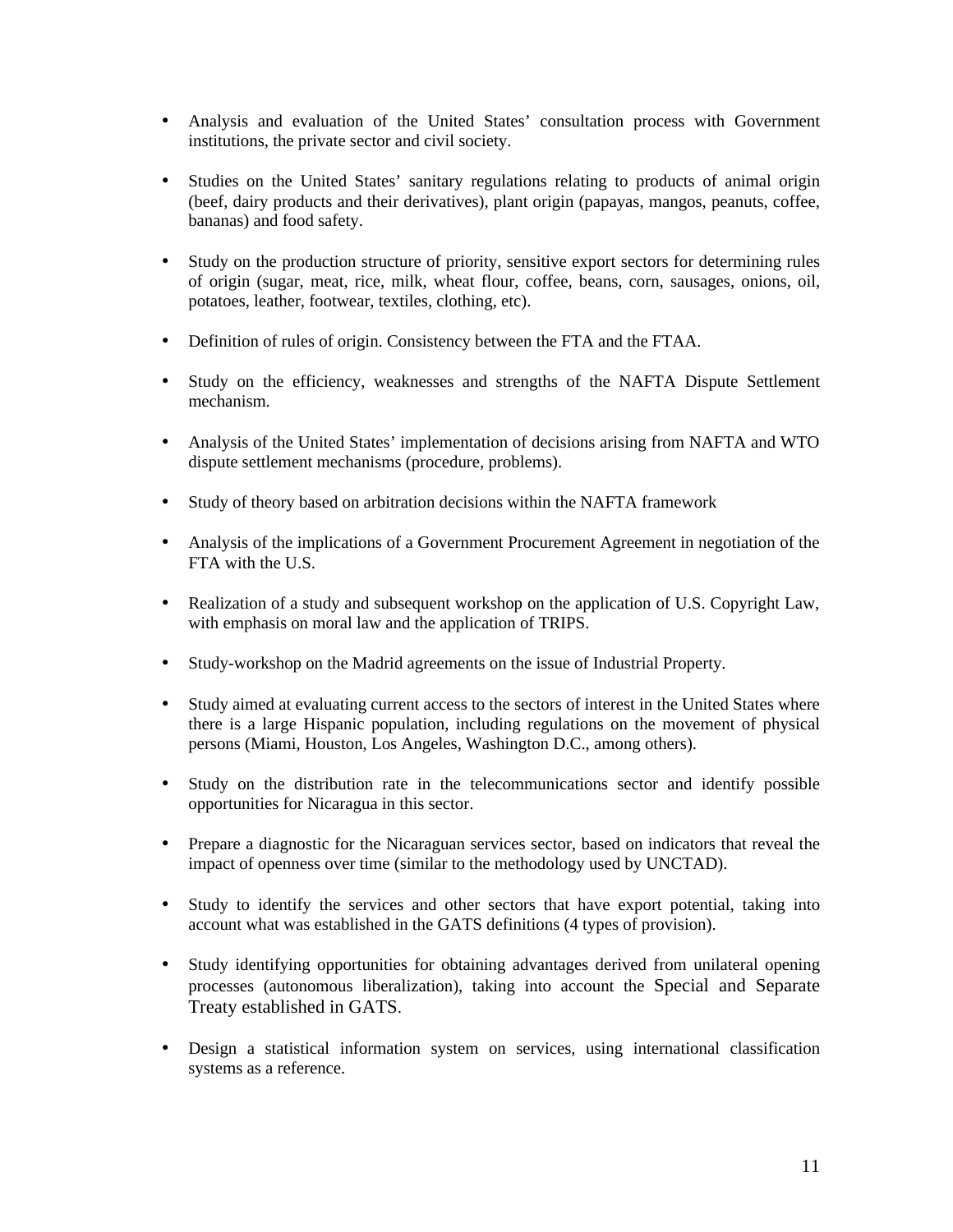- Prepare a study aimed at identifying potential environmental services exports, and the behavior of the world market in this sector, including an analysis of the mechanisms for entering this market.
- Identify services related to fostering the tourism sector, which could be developed from Nicaragua.
- Identify the areas of interest for Nicaraguan products that could eventually be subject to application of a safeguard measure, and for products from the United States that could injure the national industry.
- Technical assessment for preparing a document defining Nicaragua's position in negotiating the Chapter on Safeguards with the United States.
- Study on the procedures for applying safeguard measures in the United States and review of experiences in applying safeguard measures in the United States, Canada and Mexico.
- Technical Study on the United States' application under the WTO Antidumping Agreement (very specific summary of the WTO panels).
- Technical study on U.S. export subsidies, which would address the following: a) general knowledge of the programs implemented, b) mechanisms used (operation and mode of application), c) real effect on production and on exports, d) amounts per year directed at subsidies programs, e) based on United States exports to Central America, a listing of subsidized products that could affect Central American regional production. Hold a one-day workshop for explaining the study to the negotiators involved.
- Application of criteria for establishing Reciprocity Agreements with Accreditation Agencies
- Technical Assessment for support on the issues in the Negotiation of the WTO Agreement and their relationships with the FTA between the U.S. and Central America.
- Study on U.S. labor and environmental law and its effect on Nicaragua's exportable supply.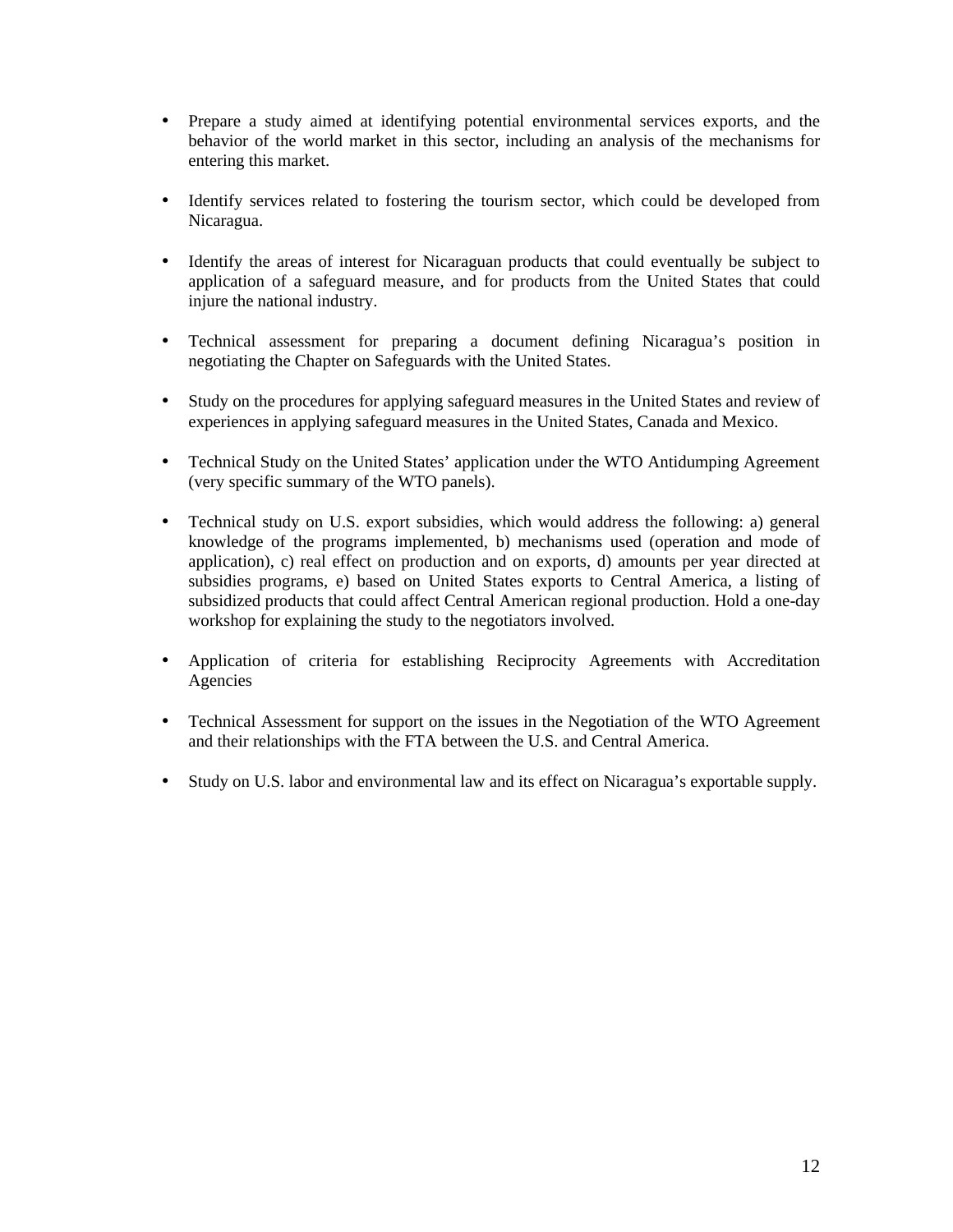## **Operational Plan for the Subprogram for Studies and Technical Assessments**

| <b>CATEGORY</b>                                                              | <b>ACTIVITIES</b>                                                                                                                              | <b>TIMETABLE</b> |                 | <b>RESPONSIBLE</b>                                              | US\$       |
|------------------------------------------------------------------------------|------------------------------------------------------------------------------------------------------------------------------------------------|------------------|-----------------|-----------------------------------------------------------------|------------|
|                                                                              |                                                                                                                                                | <b>MONTH</b>     | <b>DURATION</b> | <b>ENTITY</b>                                                   |            |
| Institutional<br>consultation<br>mechanisms<br>in the U.S.                   | Analysis of the United<br>States consultation<br>process with<br>Governmental<br>institutions, the private<br>sector and the Civil<br>Society. | $\mathbf{1}$     | 1 month         | Internat.<br>Consult.                                           | 10,000     |
| Tax Impact<br>Study                                                          | Study of the tax impact<br>of trade liberalization<br>and recommendations on<br>alternative sources of tax<br>revenue.                         | $\mathbf{1}$     | 1 month         | International<br>Consultant                                     | 12,500     |
|                                                                              | Analysis of the impact of<br>the FTA according to<br>general equilibrium<br>models on the productive<br>sectors of the Nicaraguan<br>economy.  | $\mathbf{1}$     | 2 months        |                                                                 | $66,400^3$ |
| Market<br>Access for<br>agricultural<br>and non-<br>agricultural<br>products | <b>Technical Assessment</b><br>aimed at developing a<br>methodology and<br>training for preparing<br>position papers on<br>sensitive products  | $\mathbf{1}$     | 15 days         | National<br>Consultant                                          | 6,000      |
|                                                                              | Updating studies on the<br>effective protection of<br>production sectors.                                                                      | $\overline{2}$   | 1 month         | 2 International<br>Consultants<br>and 2 National<br>Consultants | $35,000^4$ |
|                                                                              | Analysis of bilateral<br>trade agreements<br>negotiated by the United<br>States in light of<br>Nicaragua's sensitive<br>and priority products. | $\mathbf{1}$     | 1 month         | International<br>Consultant                                     | 15,000     |

<sup>&</sup>lt;sup>3</sup> Calculated based on 2 international consultants with monthly fees of US\$ 10,000, 2 national consultants at

US\$ 5,000 per month, US\$ 1,400 per Px. and one week's travel expenses. 4 2 International consultants at fees of US\$ 10,000, 2 National consultants at fees of US\$ 5,000, plus Px. expenses and travel expenses.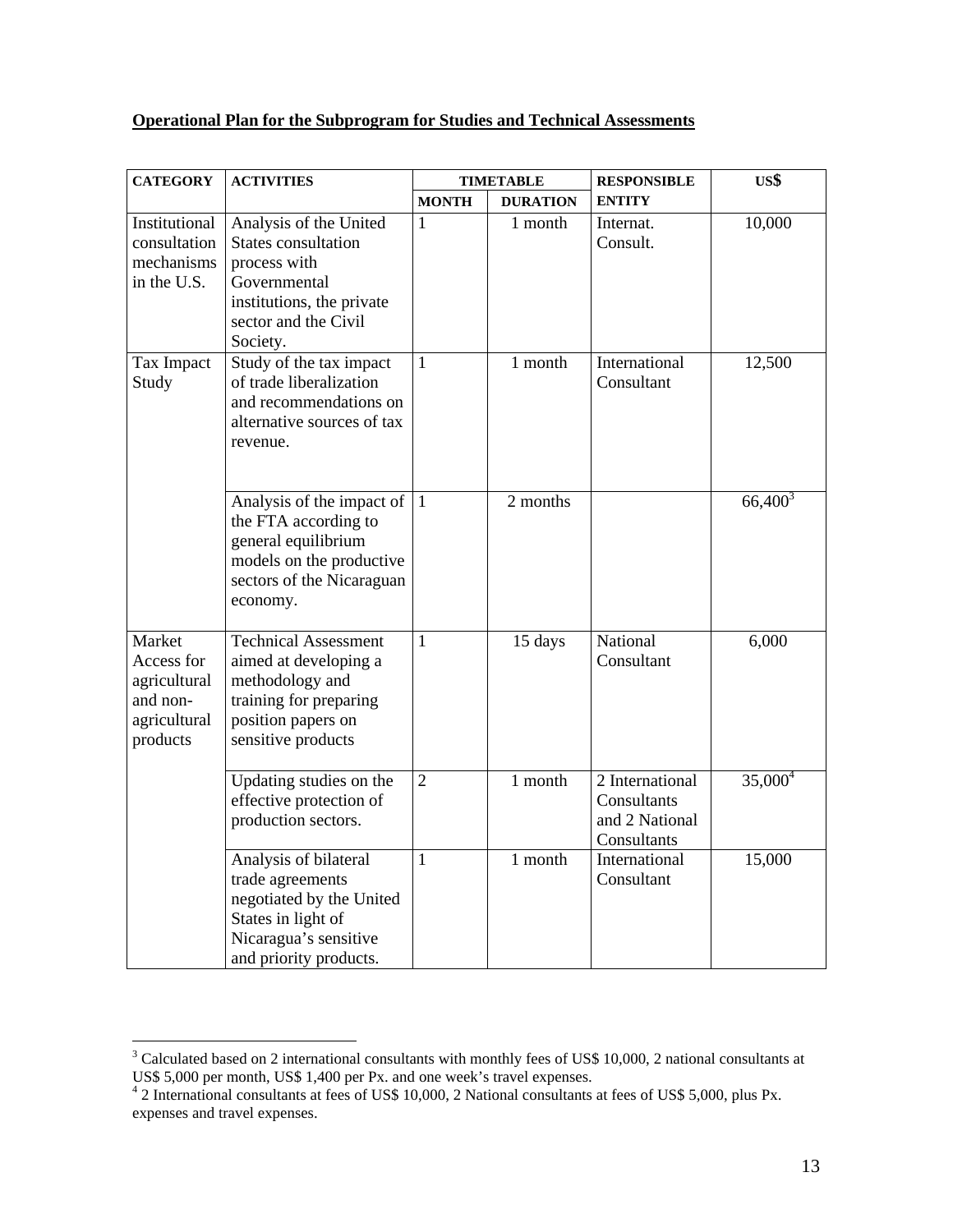|                       | Technical study on the              | $\overline{2}$ | 1 month  | National      | 6,000               |
|-----------------------|-------------------------------------|----------------|----------|---------------|---------------------|
|                       | position of sensitive               |                |          | Consult.      |                     |
|                       | products in Nicaragua               |                |          |               |                     |
|                       | (basic grains, meat and             |                |          |               |                     |
|                       |                                     |                |          |               |                     |
|                       | dairy products,                     |                |          |               |                     |
|                       | vegetables, fruits, tubers,         |                |          |               |                     |
|                       | peanuts, sugar, sesame              |                |          |               |                     |
|                       | seeds)                              |                |          |               |                     |
|                       | Technical study on the              | $\overline{2}$ | 1 month  | International | 12,500              |
|                       | quantified impact on                |                |          | Consultant    |                     |
|                       | products of interest to             |                |          |               |                     |
|                       | Nicaragua (sugar,                   |                |          |               |                     |
|                       | peanuts, dairy products)            |                |          |               |                     |
|                       | of export subsidies and             |                |          |               |                     |
|                       | domestic support applied            |                |          |               |                     |
|                       | by the United States.               |                |          |               |                     |
|                       | Information and analysis            | $\mathbf{1}$   | 1 month  | Internat.     | 12,500              |
|                       | of domestic and foreign             |                |          | Consult.      |                     |
|                       | tax obligations, technical          |                |          |               |                     |
|                       | standards, customs and              |                |          |               |                     |
|                       | non-customs regimes                 |                |          |               |                     |
|                       | applied by the United               |                |          |               |                     |
|                       | States, sorted by                   |                |          |               |                     |
|                       | agricultural products of            |                |          |               |                     |
|                       | interest to Nicaragua.              |                |          |               |                     |
|                       | Information on domestic             | $\mathbf{1}$   | 1 month  | Internat.     | 12,500              |
|                       | and foreign mechanisms              |                |          | Consult.      |                     |
|                       | used by the United States           |                |          |               |                     |
|                       | for administering tariff            |                |          |               |                     |
|                       |                                     |                |          |               |                     |
| Sanitary and          | quotas.<br>Studies on U.S. sanitary | $\mathbf{1}$   | 1 month  | Internat.     | 12,500              |
| Phyto-                |                                     |                |          | Consult.      |                     |
|                       | regulations on products             |                |          |               |                     |
| sanitary<br>Measures. | of animal origin (beef,             |                |          |               |                     |
|                       | dairy products and their            |                |          |               |                     |
|                       | derivatives), plant origin          |                |          |               |                     |
|                       | (papayas, mangos,                   |                |          |               |                     |
|                       | peanuts, coffee, bananas)           |                |          |               |                     |
|                       | and food safety                     |                |          |               |                     |
| Rules of              | Study on the production             | $\overline{2}$ | 3 months | International | 84,000 <sup>5</sup> |
| Origin                | structure of priority and           |                |          | and national  |                     |
|                       | sensitive export sectors            |                |          | consultants   |                     |
|                       | for determining rules of            |                |          |               |                     |
|                       | origin (sugar, meat, rice,          |                |          |               |                     |
|                       | milk, wheat flour, coffee,          |                |          |               |                     |
|                       | beans, corn, sausages,              |                |          |               |                     |
|                       | onions, oil, potatoes,              |                |          |               |                     |
|                       | leather, footwear,                  |                |          |               |                     |
|                       | textiles, clothing, etc).           |                |          |               |                     |

Finds of Calculated based on 2 international consultants at fees of US\$ 7,000, 2 national consultants at US\$ 4,500 and 3 assistants at US\$ 2,000, plus Px. expenses, travel expenses and others.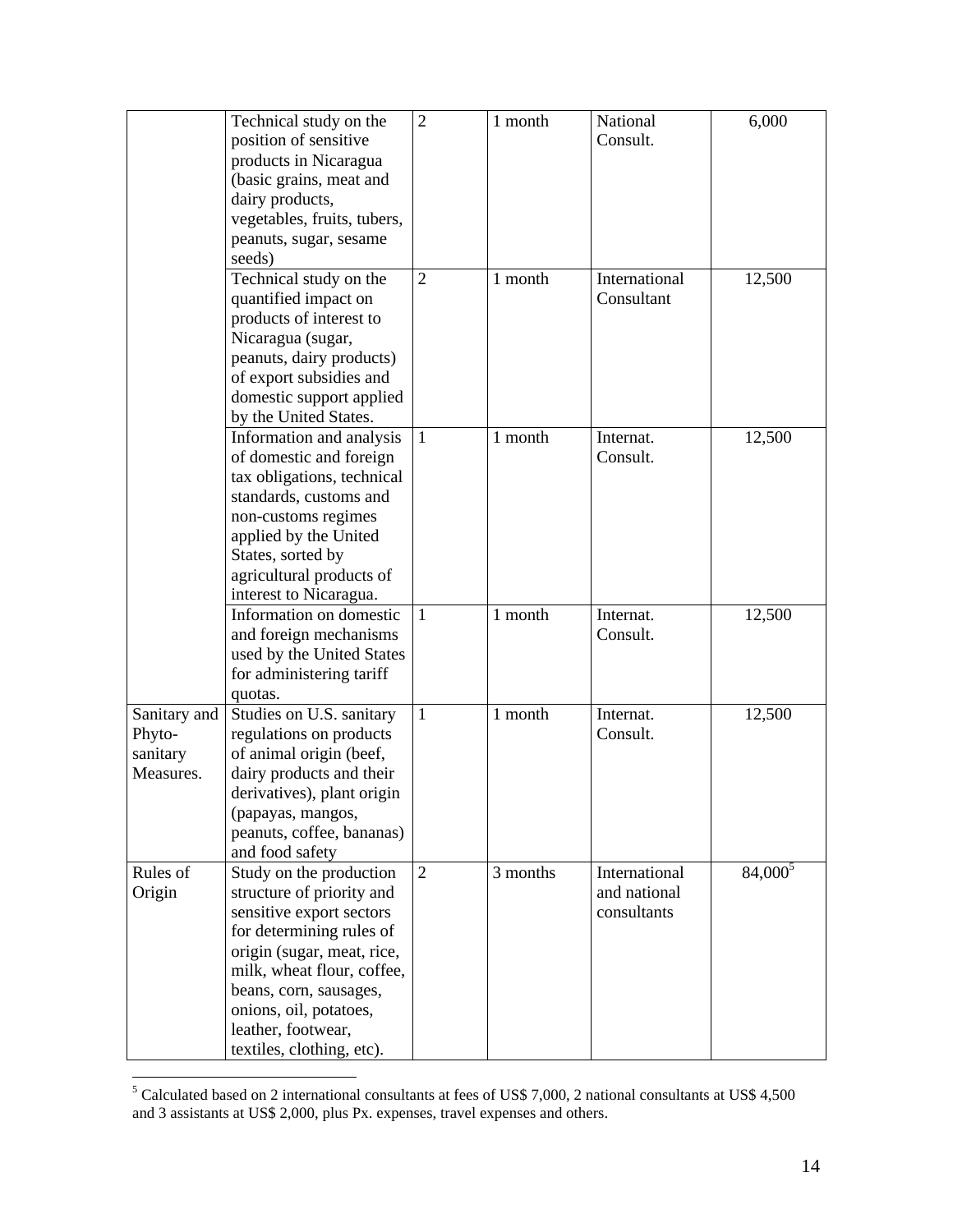|                           | Definition of rules of<br>origin. Consistency of<br>the FTA with the FTAA.                                                                                            | 5              | 1 month                | International<br>Consultant | 12,500 |
|---------------------------|-----------------------------------------------------------------------------------------------------------------------------------------------------------------------|----------------|------------------------|-----------------------------|--------|
| Dispute<br>Settlement     | Study on the efficiency,<br>weaknesses and strengths<br>of the NAFTA Dispute<br>Settlement mechanism.                                                                 | $\overline{3}$ | 1 month                | Internat.<br>Consult.       | 12,500 |
|                           | Analysis of the United<br>States' implementation<br>of decisions arising from<br>the NAFTA and WTO<br>dispute settlement<br>mechanisms (procedure,<br>problems).      | 3              | 1 month                | Internat.<br>Consult.       | 12,500 |
|                           | Study of theory based on<br>arbitration decisions<br>within the NAFTA<br>framework                                                                                    | $\overline{4}$ | 1 month                | Internat.<br>Consult.       | 12,500 |
| Government<br>Procurement | Analysis of the<br>implications of a<br>Government<br>Procurement agreement<br>within the framework of<br>the negotiations with the<br>U.S.                           | $.4\,$         | 1 month                | Internat.<br>Consult.       | 12,500 |
| Intellectual<br>Property  | Realization of a study<br>and subsequent<br>workshop on the<br>application of U.S.<br>Copyright Law, with<br>emphasis on moral rights<br>and application of<br>TRIPS. | 3              | 1 month                | Internat.<br>Consult.       | 17,500 |
|                           | <b>Technical Study and</b><br>workshop relating to the<br>Madrid agreements on<br>industrial property.                                                                | $\overline{4}$ | $1 \frac{1}{2}$ months | International<br>Consultant | 20,000 |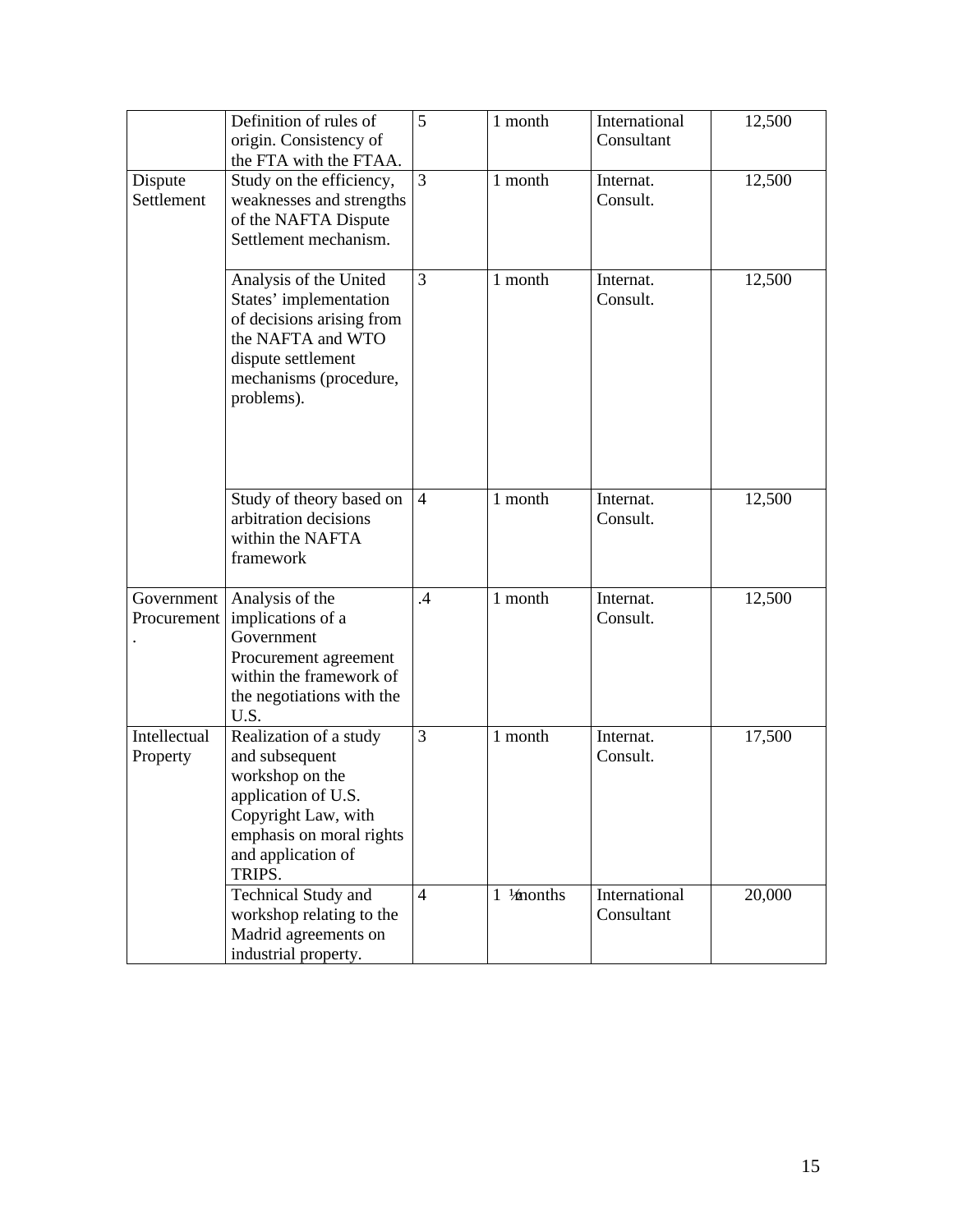| Services | Study to evaluate the<br>current access to sectors<br>of interest in the States<br>with a larger Hispanic<br>population, including<br>regulations on the<br>movement of physical<br>persons (Miami,<br>Houston, Los Angeles,<br>Washington D.C., among<br>others). | $\overline{2}$ | 1 month | 1 Internat.<br>Consult. & 1<br>national<br>consult. | 23,000 |
|----------|--------------------------------------------------------------------------------------------------------------------------------------------------------------------------------------------------------------------------------------------------------------------|----------------|---------|-----------------------------------------------------|--------|
|          | Study on the distribution<br>rate in the<br>telecommunications<br>sector and identify<br>possible opportunities for<br>Nicaragua in that sector.                                                                                                                   | 3              | 1 month | National<br>Consult.                                | 6,000  |
|          | Develop a diagnostic for<br>the Nicaraguan services<br>sector, from certain<br>indicators that reveal the<br>impact of openness over<br>time (similar to the<br>methodology used by<br>UNCTAD).                                                                    | $\overline{2}$ | 1 month | Internat.<br>Consult.                               | 17,500 |
|          | Study to identify the<br>services sectors and<br>those with export<br>potential, taking into<br>account what is<br>established in the GATS<br>definitions (4 types of<br>provision).                                                                               | $\overline{2}$ | 1 month | National<br>Consult.                                | 6,000  |
|          | Study identifying<br>opportunities to obtain<br>advantages derived from<br>unilateral opening<br>processes (autonomous<br>liberalization), taking<br>into account the Separate<br>and Special Treaty<br>established in GATS                                        | $\mathbf{1}$   | 1 month | International<br>Consultant                         | 12,500 |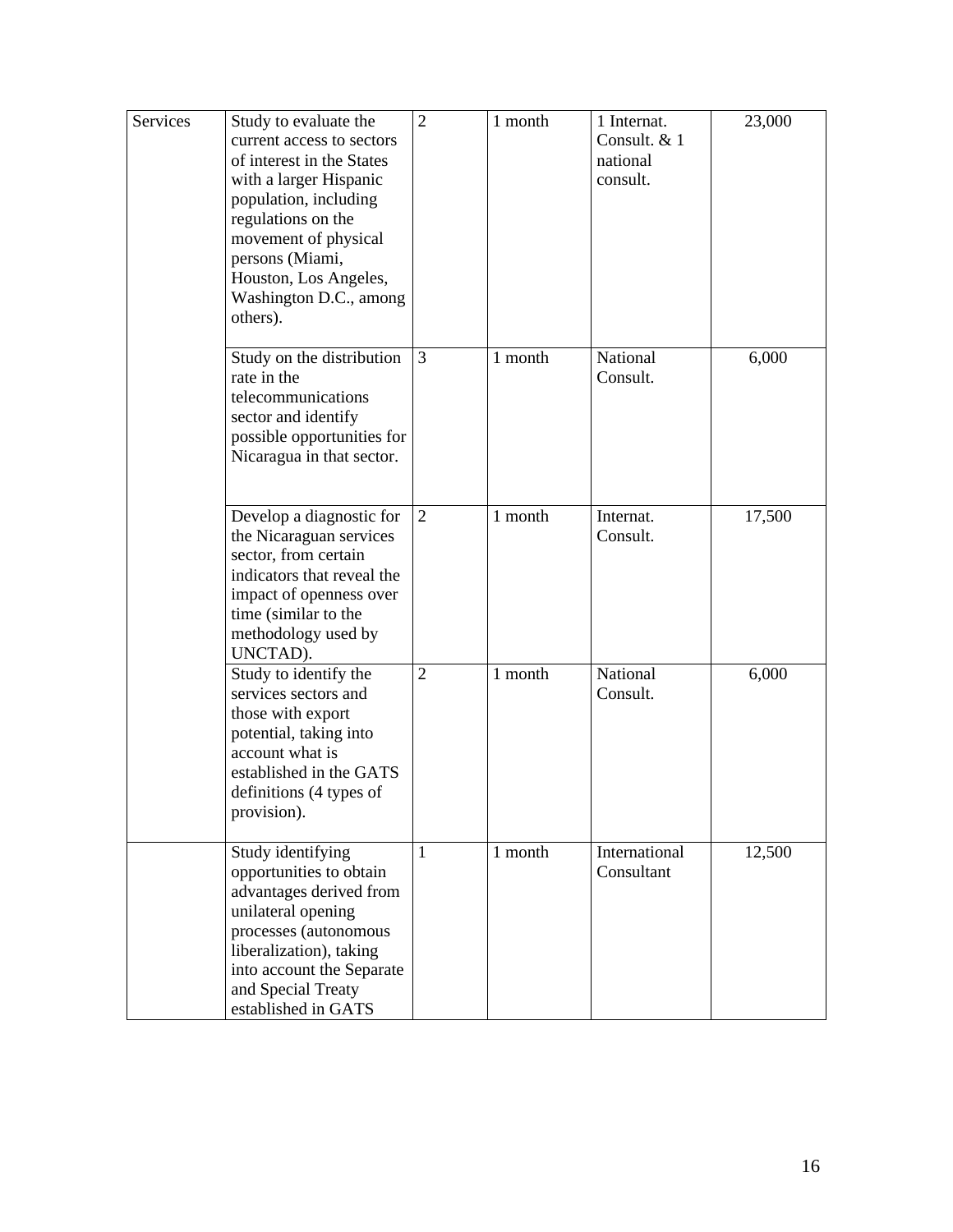|            | Design a statistical<br>information system, for<br>services, using<br>international<br>classification systems as<br>a reference.                                                                                          | 3              | 1 month | Internat.<br>Consult.                                 | 17,500 |
|------------|---------------------------------------------------------------------------------------------------------------------------------------------------------------------------------------------------------------------------|----------------|---------|-------------------------------------------------------|--------|
|            | Develop a study to<br>identify potential for<br>exporting environmental<br>services and the behavior<br>of the world market in<br>this sector, including an<br>analysis of the<br>mechanisms for entering<br>this market. | $\overline{2}$ | 1 month | 1 Internat.<br>Consult. & 1<br>National<br>Consultant | 21,000 |
|            | Identify services related<br>to fostering the tourism<br>sector, which could be<br>developed from<br>Nicaragua.                                                                                                           | $\overline{2}$ | 1 month | 1 Internat.<br>Consult. and 1<br>national<br>consult. | 21,000 |
| Safeguards | Identify areas of interest<br>for Nicaraguan products<br>that might eventually be<br>the target of a safeguard<br>measure, and for<br>products from the United<br>States that could injure<br>the domestic industry.      | $\overline{2}$ | 1 month | <b>National</b><br>Consultant                         | 6,000  |
|            | <b>Technical Assessment</b><br>for preparing the<br>document defining<br>Nicaragua's position in<br>negotiating the<br>Safeguards Chapter with<br>the United States.                                                      | $\overline{2}$ | 1 month | National<br>Consultant                                | 6,000  |
|            | Study on procedures for<br>applying safeguard<br>measures in the United<br>States and review of<br>experiences in the<br>application of safeguard<br>measures in the U.S.,<br>Canada and Mexico.                          | $\overline{2}$ | 1 month | Internat.<br>Consult.                                 | 12,500 |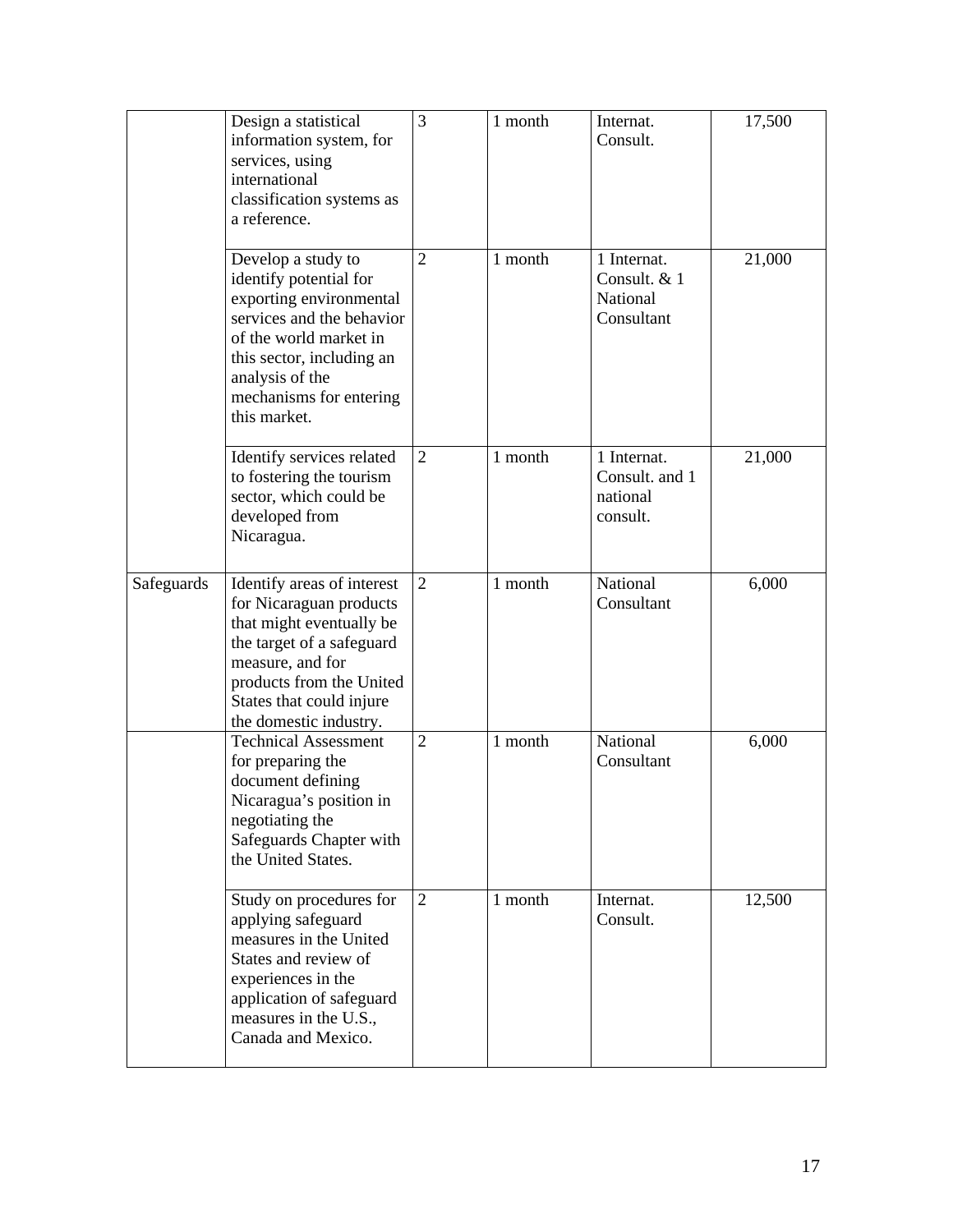| Trade<br>Defense              | Technical study on<br>granting U.S. export<br>subsidies.                                                                                                                  | $\mathbf{1}$   | 1 month | Internat.<br>Consult.       | 12,500  |
|-------------------------------|---------------------------------------------------------------------------------------------------------------------------------------------------------------------------|----------------|---------|-----------------------------|---------|
|                               | Technical study on the<br>United States'<br>application under the<br><b>WTO Antidumping</b><br>Agreement (very specific<br>summary of the WTO<br>panels).                 | $\mathbf{1}$   | 1 month | Internat.<br>Consult.       | 12,500  |
| Technical<br><b>Standards</b> | Application of criteria<br>for establishing<br><b>Reciprocity Agreements</b><br>with Accreditation<br>Agencies                                                            | 10             | 1 month | Internat.<br>Consult.       | 12,500  |
|                               | Technical assessment for<br>support on the issues in<br>the WTO Agreement<br>Negotiation and their<br>relationship to the FTA<br>between the U.S. and<br>Central America. | $\overline{5}$ | 1 month | Internat.<br>Consult.       | 12,500  |
| Labor and<br>Environ-<br>ment | Study on U.S. labor and<br>environmental law, and<br>their effect on market<br>access for Nicaraguan<br>goods and services.                                               | 3              | 1 month | International<br>Consultant | .12,500 |
| <b>TOTAL</b>                  |                                                                                                                                                                           |                |         |                             | 596,400 |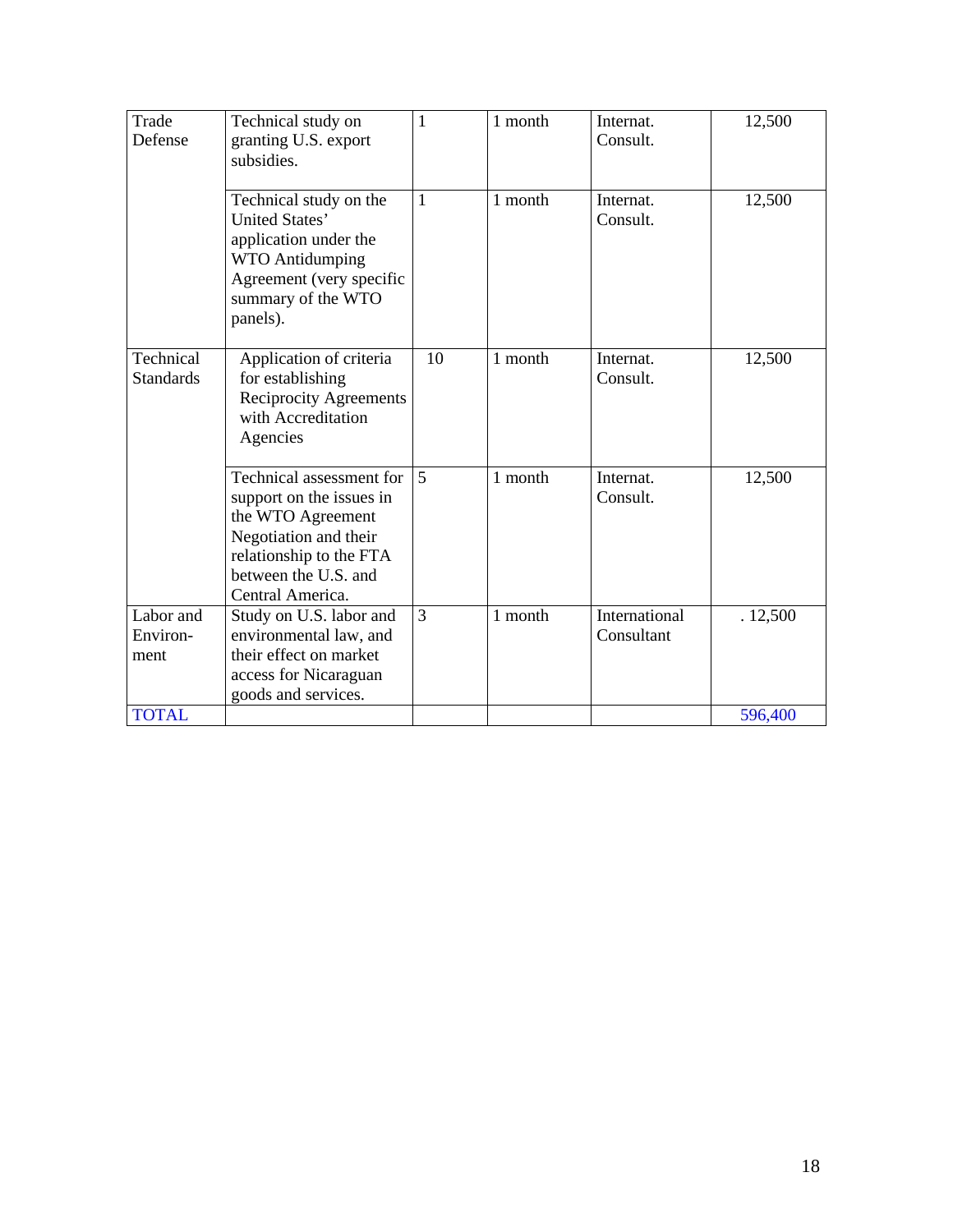*1.3.SUBPROGRAM FOR SECURING PERSONNEL –AS CONSULTANTS AND INTERNS – TO PROVIDE SUPPORT TO THE NEGOTIATING TEAMS.*

#### **Problem**

The General Foreign Trade Administration of MIFIC has 33 officials, the majority of them are professionals , and who carry out multiple duties also related to Treaty administration, bilateral trade relations and relations with international organizations. Even though, there is a group of personnel that possesses, in most cases, seniority and experience in negotiations, it is necessary to increase the number of negotiators, especially to bring attention according to the increment of activities from the trade negotiations agenda.

#### **Objective**

Provide to MIFIC and specially DGCE, human resources necessaries to give answers to increase the international trade negotiations agenda, and particularly the negotiations between the FTA with the U.S.

#### **Activities**

<u>.</u>

For a 12-month period, incorporate 7 consultants to support the DGCE in trade negotiations with the U.S. on the following issues: intellectual property (1), agriculture (2), sanitary and phytosanitary measures (1), technical standards (1), dispute settlement (1) and unfair trade practices (1).

Develop a 12-month internship program for 14 university students to provide support for the negotiators on the issues of market access, technical barriers to trade, agriculture and sanitary and phytosanitary measures, rules of origin, dispute settlement, trade, labor and environmental laws, financial services and telecommunications.---

| <b>CATEGORY</b> | <b>ACTIVITIES</b>            | <b>TIMETABLE</b> |                 | <b>RESPONSIBLE</b>    | US\$                 |
|-----------------|------------------------------|------------------|-----------------|-----------------------|----------------------|
|                 |                              | <b>MONTH</b>     | <b>DURATION</b> | <b>ENTITY</b>         |                      |
| personnel       | Retention of   7 Consultants |                  | 12 months       | <b>Execution Unit</b> | 736,000 <sup>6</sup> |
|                 | 14 Interns                   |                  | 12 months       | <b>Execution Unit</b> | 84,000               |
| <b>TOTAL</b>    |                              |                  |                 |                       | 820,000              |

|  |  | <b>Operational Plan for the Subprogram for Personnel Retention</b> |  |  |
|--|--|--------------------------------------------------------------------|--|--|
|  |  |                                                                    |  |  |

<sup>&</sup>lt;sup>6</sup> Calculated based on fees of US\$ 7,000 per month per consultant and US\$ 2,100 in meeting expenses, based on 10 meetings .

 $7$  The basis for the calculation is US\$500 in fees per month.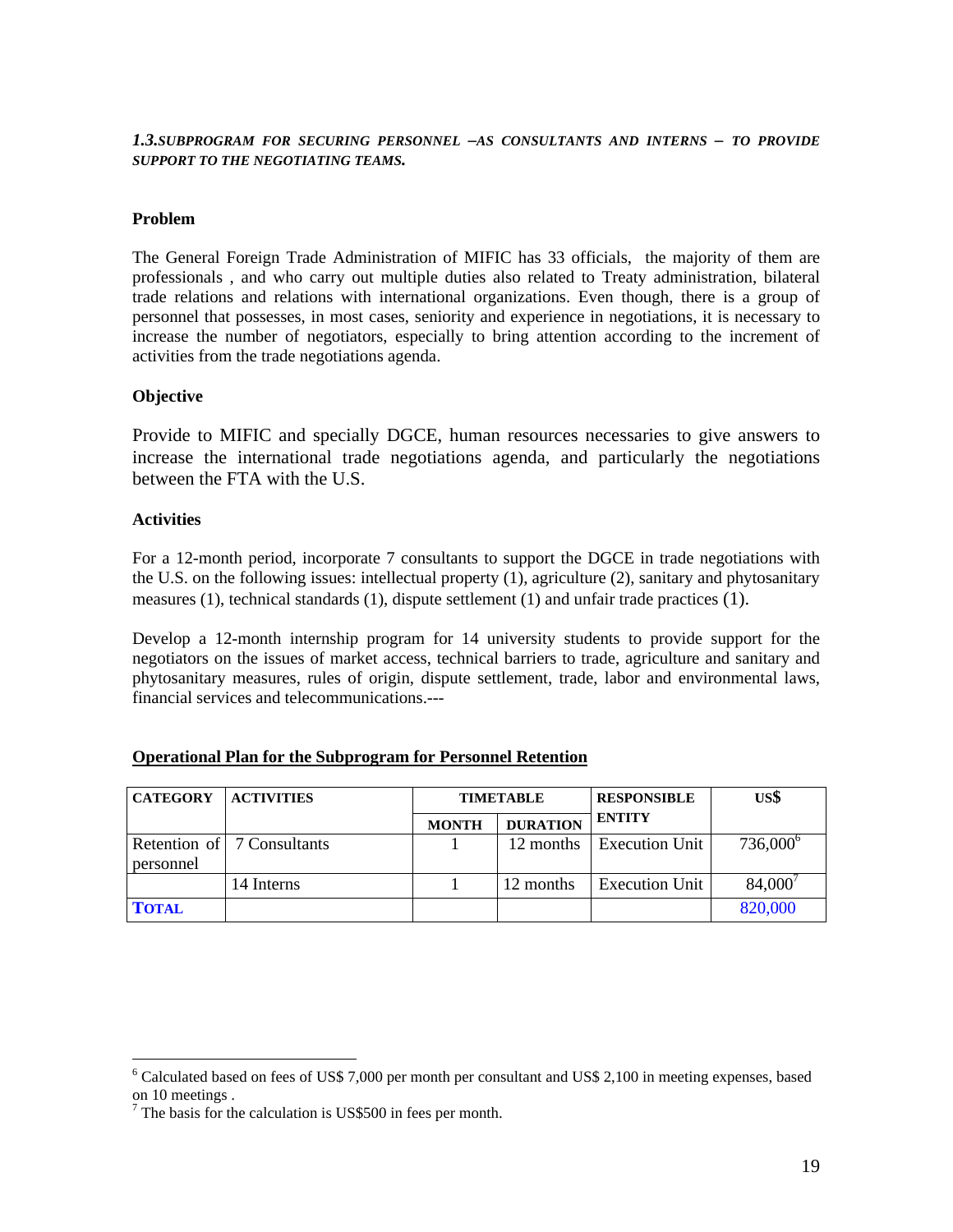#### *1.4.SUBPROGRAM FOR FINANCING FOR ATTENDING THE NEGOTIATIONS*

## **Problem**

Due to the commitment of Nicaraguan government of reducing the fiscal deficit and attention to the project of social program, the departure budget assignated to MIFIC does not provide the total of financial requirement for the participation of the negotiating team in the differents negotiations rounds that takes places outside the country. By the previously mentioned we need a financial support during the process on trade negotiations . Likewise, we can count with the higher efficacy to the market access, integrated to the country in the international organisms with the norms of quality.

## **Objective**

 Endow MIFIC from the necessary financial capacity to have the required representation and participation in trade negotiation rounds like FTA with U.S.

## **Activities**

- Establish a specific financing fund to cover accommodations, food and travel expenses for the negotiators and technical officials in the FTA negotiations.
- Support MIFIC and MAGFOR's participation in competent International Agencies on sanitary and phytosanitary matters (OIE, CIPF, CODEX, OMC, ISO, COPANT, IACC), by attending relevant meetings, among other things.

| <b>CATEGORY</b> | <b>ACTIVITIES</b>                 |              | <b>TIMETABLE</b> | <b>RESPONSIBLE</b>    | US\$                 |
|-----------------|-----------------------------------|--------------|------------------|-----------------------|----------------------|
|                 |                                   | <b>MONTH</b> | <b>DURATION</b>  | <b>ENTITY</b>         |                      |
| Support the     | Finance the attendance of $ 1$ in |              | about 12         | <b>Execution Unit</b> | 280,000 <sup>8</sup> |
| participation   | 4 officials for a total of        | advance      | months           |                       |                      |
| of MIFIC        | 20 meetings.                      | for all of   |                  |                       |                      |
| and             |                                   | the          |                  |                       |                      |
| <b>MAGFOR</b>   |                                   | meetings.    |                  |                       |                      |
| in (OIE,        |                                   |              |                  |                       |                      |
| CIPF,           |                                   |              |                  |                       |                      |
| CODEX,          |                                   |              |                  |                       |                      |
| WTO, ISO,       |                                   |              |                  |                       |                      |
| COPANT,         |                                   |              |                  |                       |                      |
| IACC).          |                                   |              |                  |                       |                      |

#### **Operational Plan for the Subprogram on Financing Negotiation Attendance**

<sup>&</sup>lt;u>.</u> <sup>8</sup> Cost per person per meeting calculated at US\$ 3,500.(Px. US\$ 1,400, per diem for 7 days at US\$300).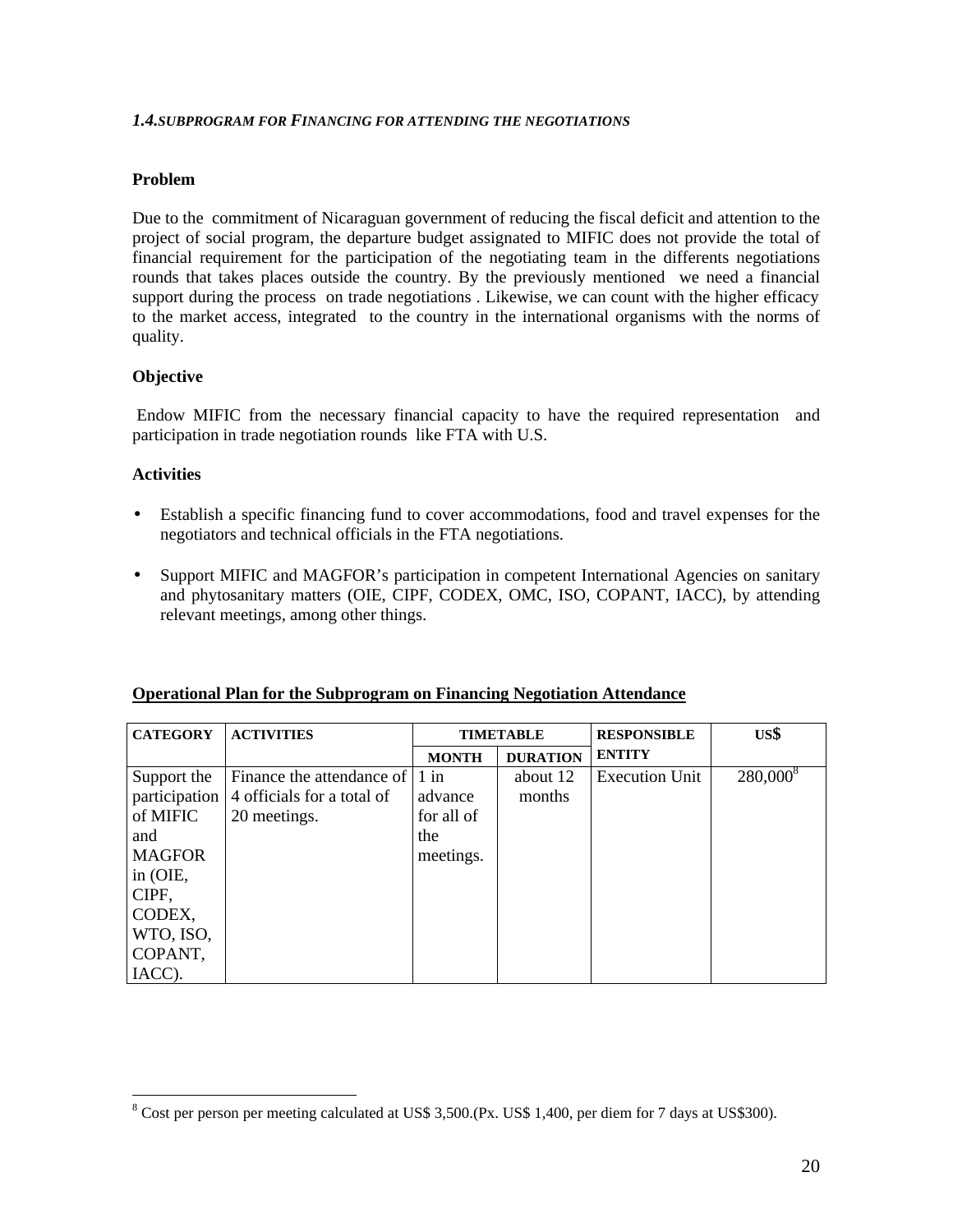| Financing    | Finance the attendance at   |  | 12 months Execution Unit | $1,500,000^9$ |
|--------------|-----------------------------|--|--------------------------|---------------|
| for          | 10 negotiating meetings     |  |                          |               |
| attending    | with the U.S. and $10$ with |  |                          |               |
| the          | Central American            |  |                          |               |
| negotiations | partners.                   |  |                          |               |
| <b>TOTAL</b> |                             |  |                          | 1,780,000     |

The Calculation done by MIFIC based on 7 days of meetings, including travel expenses to the U.S. and to Central America for 1 coordinator and another official.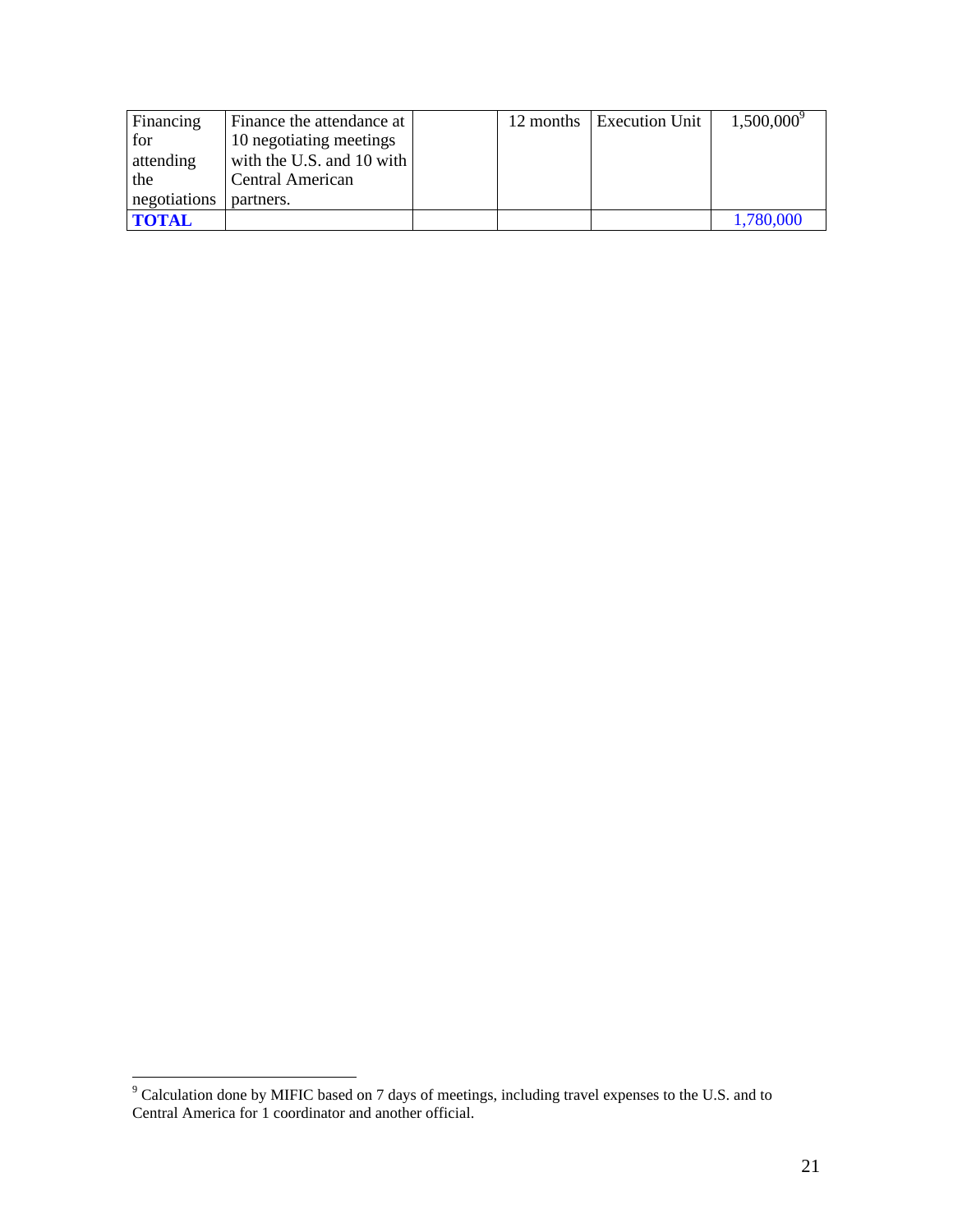## **1.5***.SUBPROGRAM FOR RAISING AWARENESS IN THE CIVIL SOCIETY, INTER-INSTITUTIONAL AND PRIVATE SECTOR COORDINATION.*

#### *Problem*

In the last decade Nicaragua has participated in various trade negotiation exercises, especially in the regional framework, whether as a member of the CACM or bilaterally, as in the case of the agreement with Mexico. At present, given the importance of the negotiations with the U.S., it has become necessary a study to strengthen and improve the mechanisms of consultation in relation with the private sector and the civil society working together with the actors most closely tied to the country's international insertion processes in pursuit of the dissemination of the benefits expected from the FTA.

#### **Objectives**

To develop and implement a program guided to strengthen and improve the consultation process with the private sector, the civil society, of the population in general, and specifically the key sectors that shape opinions on foreign trade and international trade negotiations. Activities will be aimed especially at the sectors representing defensive interests, whether political or commercial, and representatives of offensive interests (exporting sectors and consumer associations).

- Organize Public Events in Managua and in the country's interior with experts and high-level foreign authorities, in some cases from countries that have negotiated FTAs with the U.S.
- Organize workshops in the public sector for dissemination information about the upcoming negotiation of the FTA with the U.S., and the mechanics and modalities of inter-institutional coordination.
- Hold seminars for officials from the Ministry of Agriculture and Forestry and the private sector on negotiation issues in agriculture, U.S. negotiation strategy and trade policy with the goal of preparing a consensual strategic framework.
- Organize seminar workshops with officials and members of the private sector to define the strategic framework for negotiating on industrial products of interest to Nicaragua.
- Implement a consultation process through the Services Fora organization, which brings together the different sectors (regulators, lenders, legislators, civil society, private sector, universities, etc.).
- Design and implement an awareness program aimed at the business and governmental sectors on the role played by sanitary and phytosanitary regulations and rules and technical standards, calling attention to the products of greatest interest to Nicaragua.
- Set up a plan for promoting and disseminating information about the FTA with the U.S. directed at government entities, other State powers, the private sector and the civil society by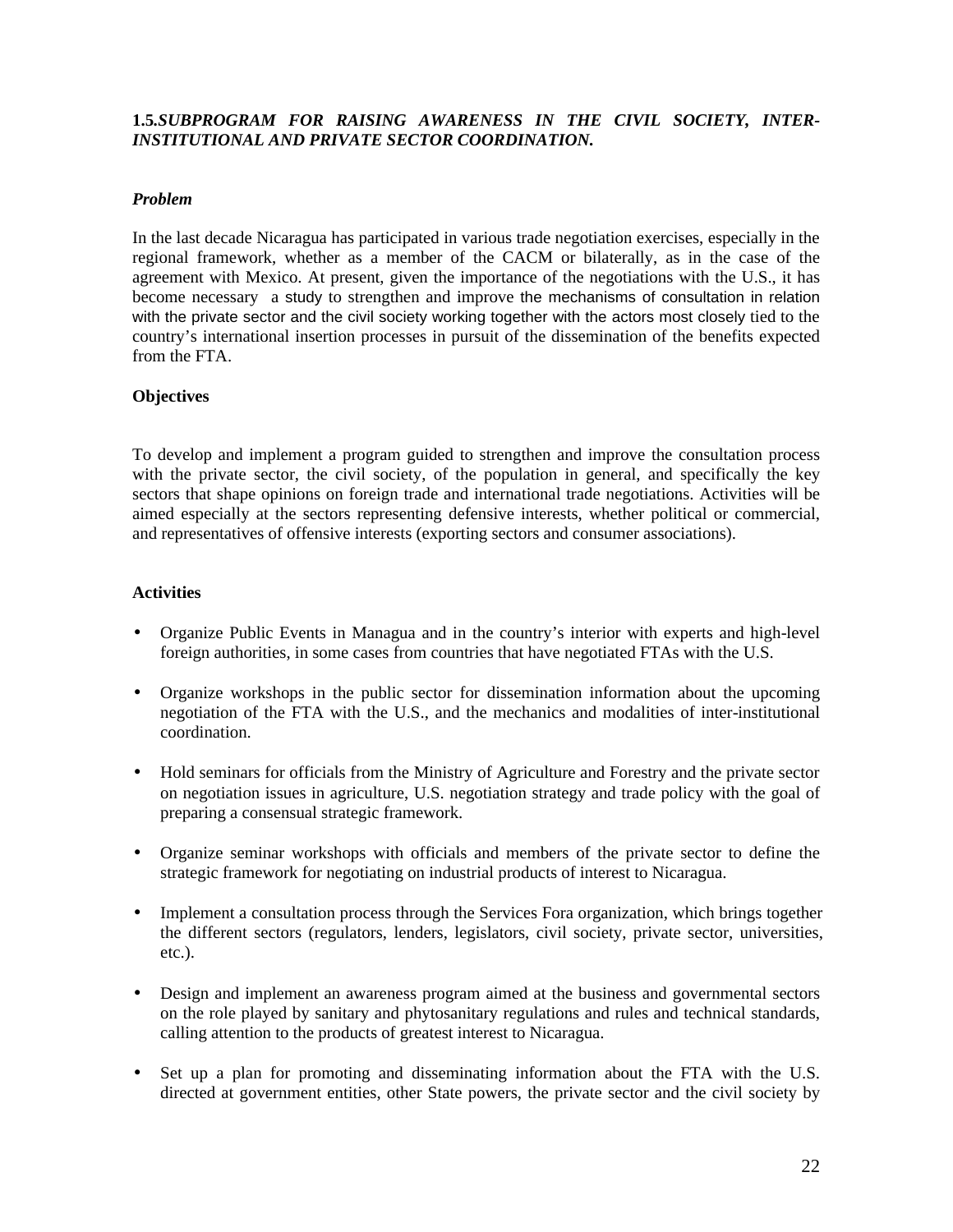hiring a public relations firm to design a strategy for disseminating information about the benefits, challenges and opportunities of the FTA, and to generate a positive opinion about free trade.

• Conduct bimonthly opinion surveys to assess public opinion, and to detect the main concerns about negotiating the agreement.

| <b>CATEGORY</b>                                                                                   | <b>ACTIVITIES</b>                                                                                                                                                                                                                                          |                                | <b>TIMETABLE</b> | <b>RESPONSIBLE</b>                                      | US\$      |
|---------------------------------------------------------------------------------------------------|------------------------------------------------------------------------------------------------------------------------------------------------------------------------------------------------------------------------------------------------------------|--------------------------------|------------------|---------------------------------------------------------|-----------|
|                                                                                                   |                                                                                                                                                                                                                                                            | <b>MONTH</b>                   | <b>DURATION</b>  | <b>ENTITY</b>                                           |           |
| Explanation and<br>Dissemination of<br>the FTA.                                                   | Organization of 4<br>Public Events for<br>explanation and<br>dissemination with<br>experts and former<br>high officials. In some<br>cases from countries<br>that have negotiated an<br>FTA with the U.S.                                                   | 2, 5, 8<br>& 12                | 1 day each.      |                                                         | 80,000    |
|                                                                                                   | 4 public explanation<br>and dissemination<br>events in the country's<br>interior.                                                                                                                                                                          | 3, 6, 9,<br>11                 | 1 day each       | Invited national<br>and<br>international<br>authorities | 100,000   |
| Design and<br>Implementation<br>of a Strategy for<br>Raising<br>Awareness of the<br>Civil Society | Retention of a public<br>relations firm to design<br>the strategy for<br>disseminating the<br>benefits, challenges<br>and opportunities<br>implicit in free trade<br>agreements and to<br>contribute to<br>generating favorable<br>opinions on free trade. | $\mathbf{1}$                   | 12 months        |                                                         | 2,000,000 |
| <b>Opinion Surveys</b>                                                                            | Carry out 6 bimonthly<br>surveys.                                                                                                                                                                                                                          | 4, 5,<br>2,<br>8,<br>10,<br>12 | 1 week each      | Consultant                                              | 60,000    |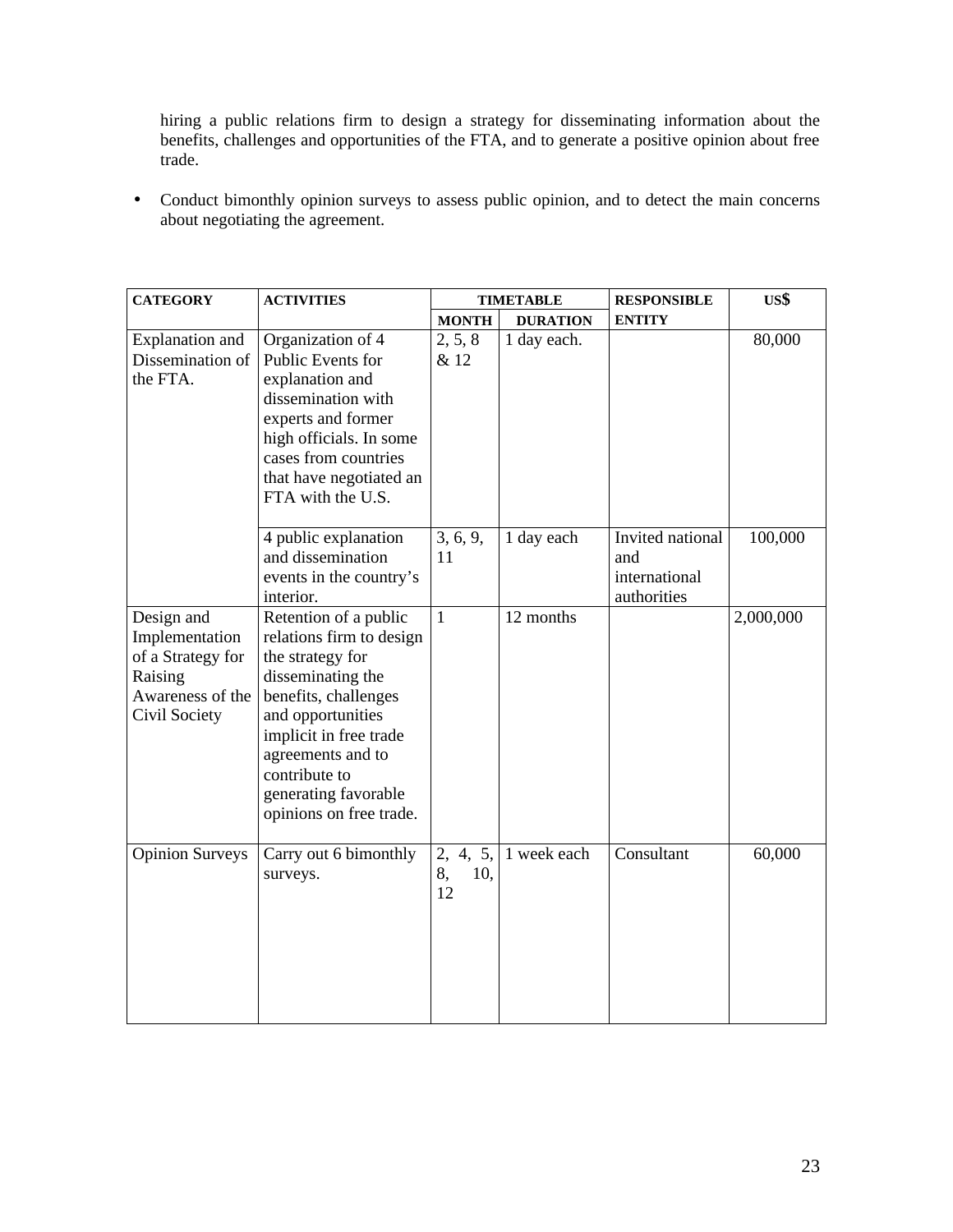| Coordination and<br>consultation<br>between the<br>private sector<br>and the civil<br>society          | 4 Seminar-workshops<br>for officials from the<br>Ministry of Agriculture<br>and Forestry and the<br>private sector, on<br>negotiation issues on<br>agriculture, U.S.<br>negotiating strategy<br>and trade policy.<br>(Development of a<br>strategic framework<br>agreed by the private<br>sector and technical<br>equipment.) | 1, 3, 5<br>& 7 | 2 days each | International<br>Consultant                     | 20,400    |
|--------------------------------------------------------------------------------------------------------|-------------------------------------------------------------------------------------------------------------------------------------------------------------------------------------------------------------------------------------------------------------------------------------------------------------------------------|----------------|-------------|-------------------------------------------------|-----------|
|                                                                                                        | Implementation of a<br>consultation process<br>through Services Fora<br>(4 meetings) with the<br>various sectors<br>(regulators, lenders,<br>legislators, civil<br>society, private sector,<br>universities).                                                                                                                 | 2,5,8,11       | 1 day each  |                                                 | 20,400    |
|                                                                                                        | 4 Seminar-workshops<br>with industrial sectors<br>for defining the<br>strategic framework for<br>negotiations.                                                                                                                                                                                                                | 2, 4, 6<br>&8  | 2 days each | International<br>Consultant                     | 20,400    |
| Training and<br>dissemination for<br>journalists,<br>legislative<br>advisors and key<br>social actors. | 3 seminars for each of<br>the sectors (Total 9),<br>with explanatory<br>material                                                                                                                                                                                                                                              | $\overline{2}$ | 2 days      | National<br>and<br>International<br>Consultants | 80,000    |
| <b>TOTAL</b>                                                                                           |                                                                                                                                                                                                                                                                                                                               |                |             |                                                 | 2,381,200 |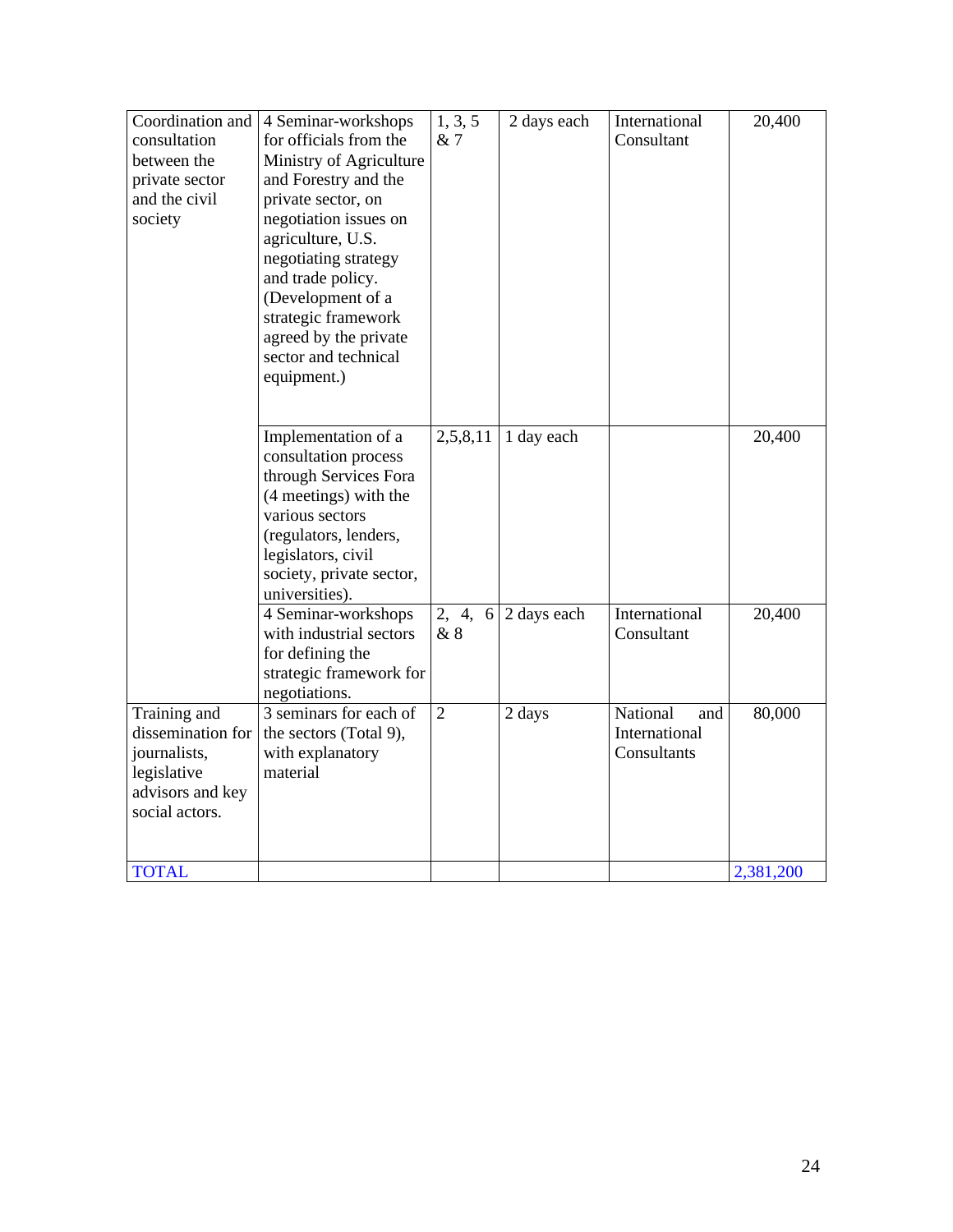## *1.6. SUBPROGRAM FOR THE ACQUISITION OF EQUIPMENT AND DATABASES*

#### **Problem**

With the purpose of counting with the necessary requirements for the definition of domestic policy and attend the negotiations it must propel the reformulation, acquisition and the implementation of technical modern media, date web, communication system and technical studies destined to offer updated and detail scheme of the situation on the productive sectors and market functioning .

The General Foreign Trade Administration has 3 servers, one of which is dedicated to electronic mail and network management, and another of which is dedicated to the customs database. There are 33 computers, 21 laser printers and 3 inkjet printers.

Existing databases include: basis of production, fed in part by MAGFOR; database on exports and imports, with the database from Customs; CETREX database, tariff database from the Integration Administration. There is also the database of the Central Bank. There are some capacity process for the databases required to generate products, that must be strengthen to make them available to the negotiators and the private entities.

#### **Objectives**

Provide MIFIC with modernized computer equipment, including hardware and software, for priority attention to the FTA negotiations.

#### **Activities**

a) Design and develop databases for international trade negotiations, with information on:

i. trade (exports and imports) with the U.S. in agricultural products and others of interest in trade with that country.

ii. the process of consultation with and requests from the private sector for the negotiations with the U.S.

iii. information on Nicaraguan products (especially basic grains, meat and dairy products, vegetables, fruits, tubers, peanuts, sugar, sesame seeds, among other things) according to these variables: production, area and yield.

b) Provide MIFIC with the following equipment: 32 desktop PCs, 11 notebooks for negotiations, 7 scanners, 7 printers, 3 multimedia projectors and videoconferencing equipment. Corresponding software.

Likewise, acquisition of 6 computers with all of their accessories is required, for distribution between MAGFOR and MINSA, and a laptop for the exclusive use of the negotiator.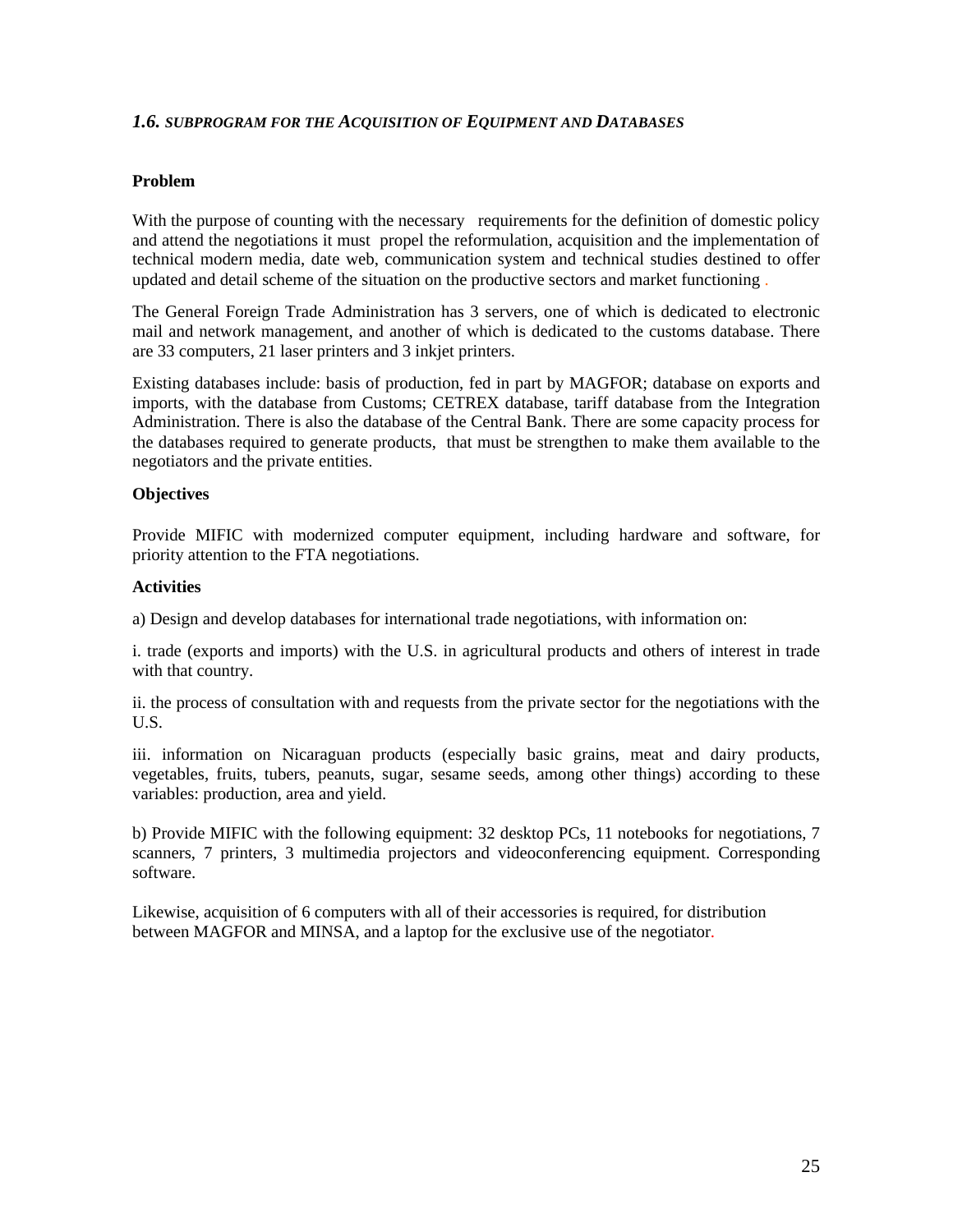| <b>Operational Plan for Equipment and Database Creation</b> |
|-------------------------------------------------------------|
|-------------------------------------------------------------|

| <b>CATEGORY</b>       | <b>ACTIVITIES</b>                                                                                                                                                                                                            |                | <b>TIMETABLE</b> | <b>RESPONSIBLE</b>      | US\$          |
|-----------------------|------------------------------------------------------------------------------------------------------------------------------------------------------------------------------------------------------------------------------|----------------|------------------|-------------------------|---------------|
|                       |                                                                                                                                                                                                                              | <b>MONTH</b>   | <b>DURATION</b>  | <b>ENTITY</b>           |               |
| Computer<br>equipment | Purchase of desktop<br>and laptop computer<br>equipment, software,<br>printers, scanners, etc.                                                                                                                               | 1              |                  | <b>Execution Unit</b>   | $82,900^{10}$ |
|                       | Computer equipment<br>for MAGFOR                                                                                                                                                                                             | $\mathbf{1}$   |                  | <b>Execution Unit</b>   | 7,500         |
| Databases             | Design, information<br>incorporation and<br>management of a<br>database on trade with<br>the U.S., for<br>agricultural products as<br>well as others of<br>interest. (With an<br>explanatory<br>workshop).                   | $\overline{2}$ | 1 month          | National<br>Consultancy | 11,000        |
|                       | Database on private<br>sector consultations<br>and requests for<br>negotiations with the<br>U.S. (With an<br>explanatory<br>workshop).                                                                                       | $\mathbf{1}$   | 1 month          | National<br>Consultancy | 11,000        |
|                       | Design, information<br>incorporation and<br>management of a<br>Database with<br>information on<br>Nicaraguan products,<br>according to variables<br>of: production, area<br>and yield. (With an<br>explanatory<br>workshop). | $\mathbf{1}$   | 1 month          | National<br>Consultancy | 11,000        |
| <b>TOTAL</b>          |                                                                                                                                                                                                                              |                |                  |                         | 123,400       |

<sup>&</sup>lt;sup>10</sup> Preliminary calculation: PC=  $32x$  US\$1,000=  $32,000$ , Laptop=  $11x$  US\$ 1,500=US\$ 16,500, Scanners= 7x US\$ 200= US\$ 1,400, Printers= 7x US\$ 1,000= US\$ 7,000, Multimedia projectors = 3x US\$ 2,000=US\$ 6,000, Videoconferencing equipment =  $1x$  US\$20,000= US\$ 20,000.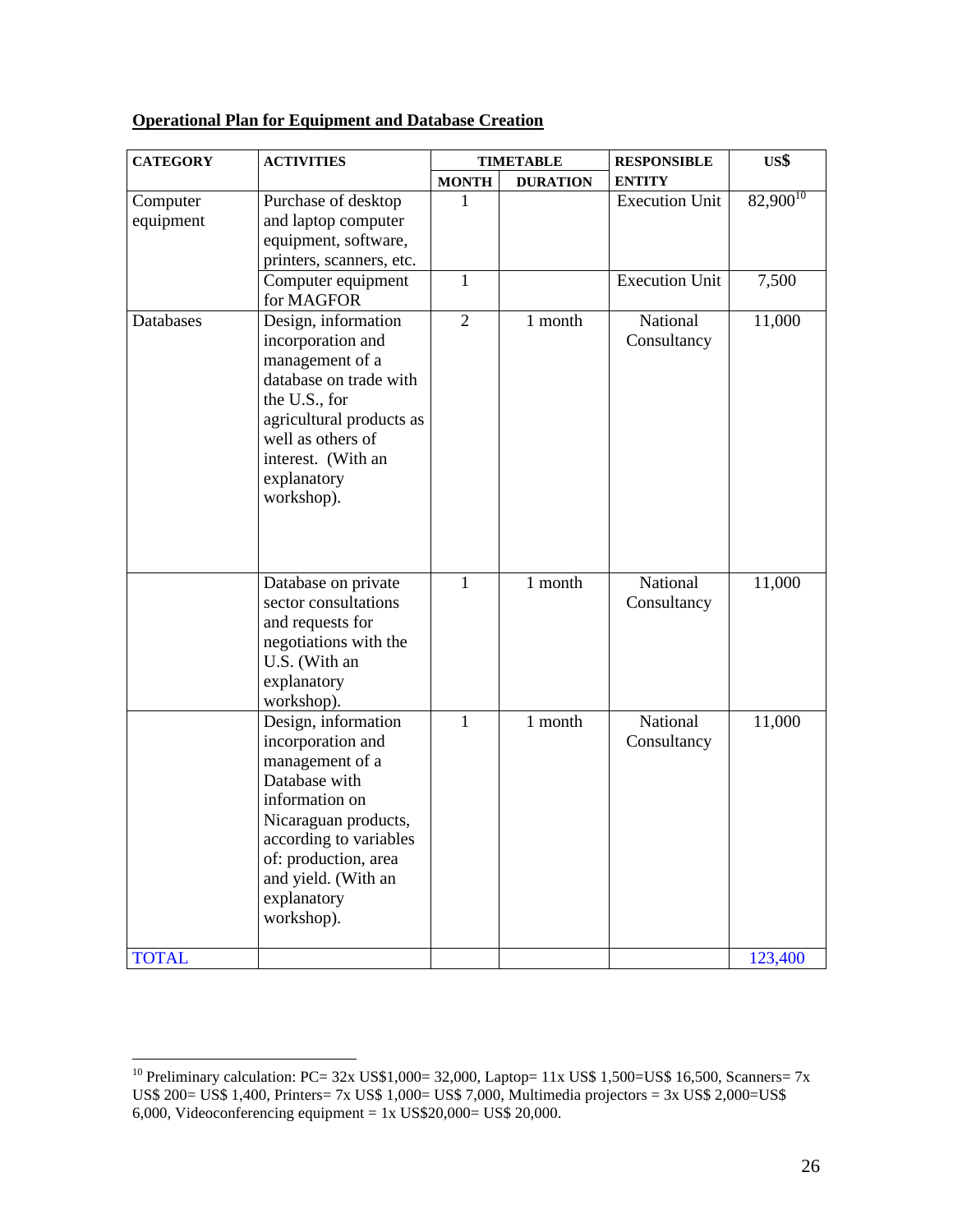## *2. PROGRAM FOR TREATY APPLICATION AND ADMINISTRATION*

#### *2.1 SUBPROGRAM FOR TRAINING ON TREATY APPLICATION AND ADMINISTRATION*

#### **Problem**

The entity responsible for the General Foreign Trade Administration of MIFIC on this issue is the Administration for Treaty Integration and Administration, who are also partially responsible for the negotiations. It is fundamental to reenforce the personal trainned in terms of administration of Trades, that permits widening according with the increment on the agreement subscribed by Nicaragua.

At the same time, the application of the agreements is also a responsibility of other public sector agencies that need to be institutionally strengthened, providing personnel training, as well as improving the operation of the inter-institutional system that administration of the rules requires. In this context, it is necessary to include and implement among the institutional strengthening activities a Training Subprogram for the human resources at the General Customs Administration, MAGFOR, the Ministry of Health, TELCOR, and others, including, where appropriate members of the private sector.

With regard to intellectual property rights, their administration and control requires order to update and strengthen the training of officials from MIFIC, Customs, the Ministry of Health, the public ministry and the judiciary. Effective application of existing law that assures respect for intellectual property rights (in actual practice) is functional with respect to the goal of attracting direct investment and achieving technology transfer.

#### **Objectives**

Strengthen the Administration for Treaty Integration and Administration through a higher level of training of human resources and other agencies responsible for applying international agreements and treaties.

Improve operation of the inter-institutional systems for administering sanitary and phytosanitary standards, industrial quality, rules of origin verification and protection of intellectual property rights.

- Workshops with international experts on Treaty administration.
- Internships abroad to acquire knowledge and experience related to the administration of the United States Free Trade Agreements practiced by other countries.
- Courses for technical officials and members of the private sector on issues related to implementing agreements and international standards on plant and animal health and food safety.
- Training for laboratory technicians at both MAGFOR and MINSA.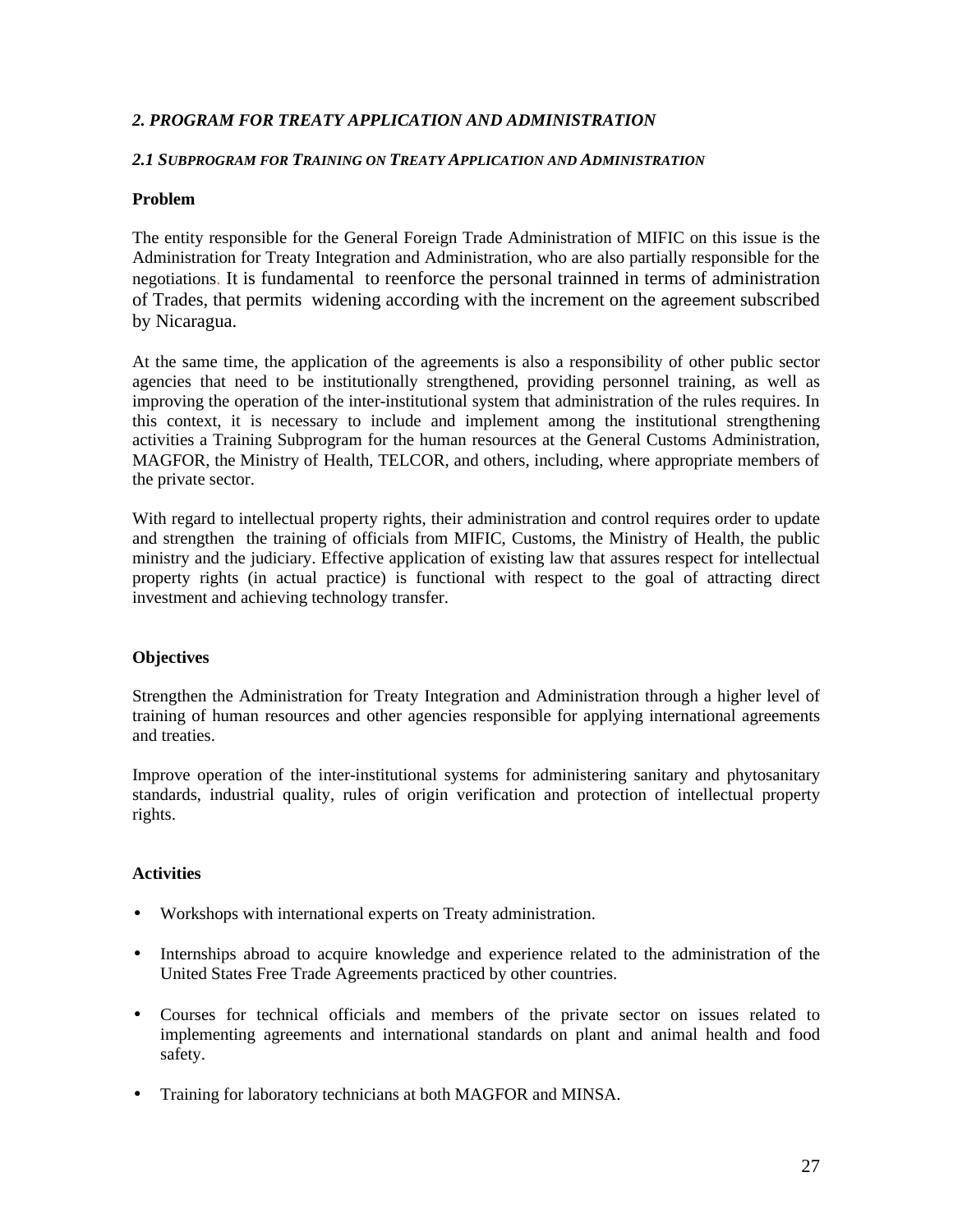- Development and implementation of a Dissemination Program, with broad national coverage of the sanitary and phytosanitary regulations of Nicaragua and the United States, especially for products of greatest interest and potential development in Nicaragua.
- Reinforce the institutional structure of MIFIC and MAGFOR (reference laboratory equipment, private sector laboratories, the accreditation and certification system, creation of a transferability system, among other things).
- Workshops on the application of origin rules and requirements for government officials and members of the private sector.
- Internships for officials on the administration of origin regimes, with emphasis on verification.
- Theoretical-practical workshop on customs valuation for customs officials and agents.
- Subscription to periodical publications of "La Gaceta," Codes, and the purchase of specialized texts for the permanent training of the Intellectual Property Registry (IPR).
- Courses on international agreements and national law on investments directed at public officials and sectors related to the administration of justice, dispute settlement mechanisms and investment promotion policies.
- Internships at the WTO, Mexican Trade Secretariat, and the United States DOC in order to learn the procedures used for applying Safeguard measures.
- Internship at the DOC for officials from the Unfair Trade Practices Unit in order to learn the existing procedures and mechanisms for conducting an Unfair Trade Practices investigation.
- Theoretical-practical workshops on the content of the FTA, the relationship between its provisions and the relevant rules of International Law, existing precedent in that regard and the various dispute settlement procedures contained therein.
- Course on Auditing techniques of laboratories accredited for certification
- Courses for members of the public and private sectors on the different technical committees for evaluating quality standards, metrology, etc.
- Courses for officials from MIFIC, the private sector and other institutions on the WTO Safeguards Agreement and Article XIX of the 1994 GATT.
- Workshop for the Investigation Authority (MIFIC) on procedures for determining the existence of injury in investigations aimed at applying a safeguard measure.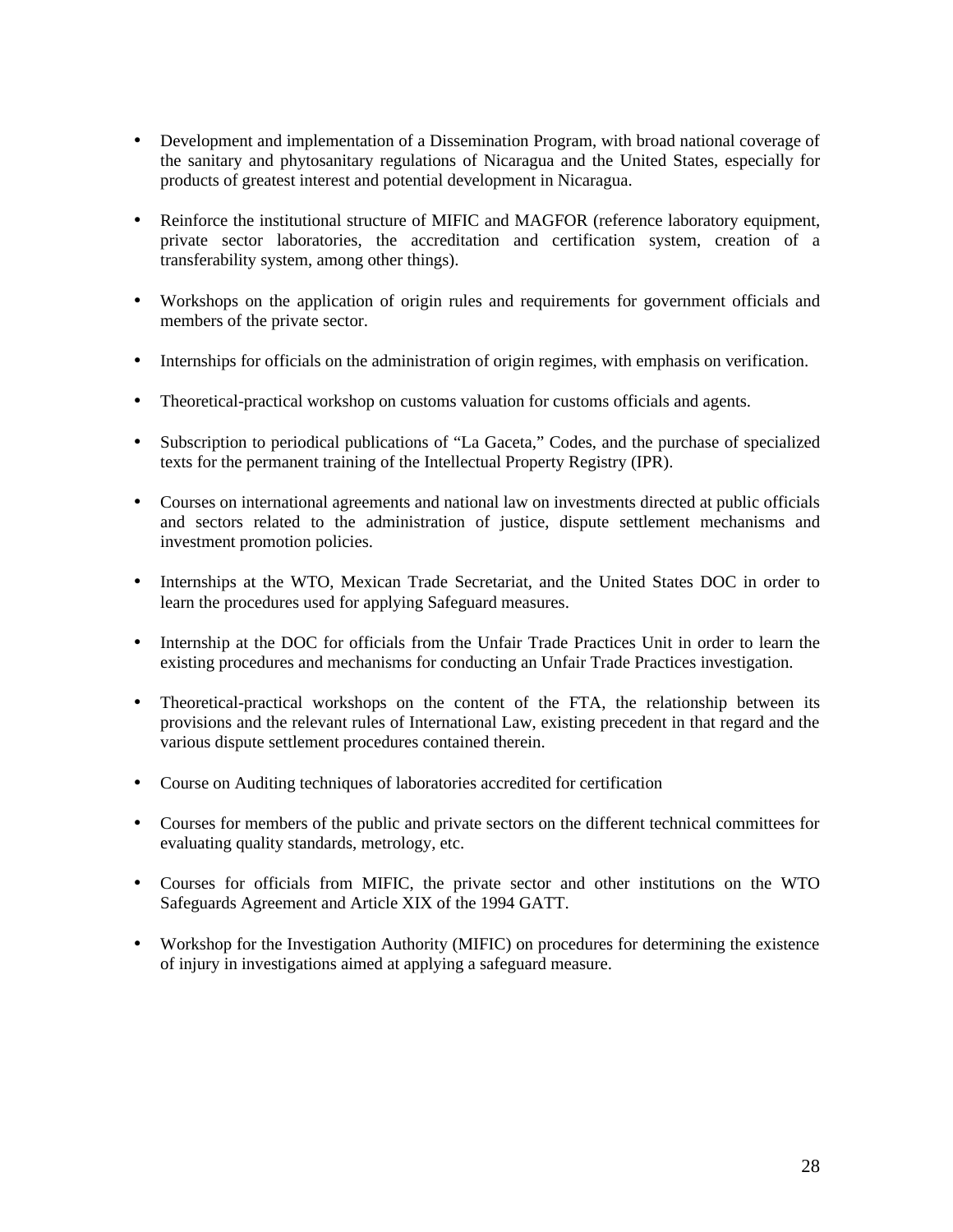## **Operational Plan for the Training Subprogram**

| <b>CATEGORY</b>  | <b>ACTIVITIES</b>                            | <b>TIMETABLE</b> |                 | <b>RESPONSIBLE</b>    | US\$             |
|------------------|----------------------------------------------|------------------|-----------------|-----------------------|------------------|
|                  |                                              | <b>MONTH</b>     | <b>DURATION</b> | <b>ENTITY</b>         |                  |
| Treaty           | 3 Workshops with                             | 6                | 2 days          | Internat.             | $15,000^{11}$    |
| Administra-      | international experts on                     |                  |                 | Consult.              |                  |
| tion             | Treaty administration.                       |                  |                 |                       |                  |
|                  |                                              |                  |                 |                       |                  |
|                  | Internships abroad for                       | $\overline{7}$   | 15 days each    | <b>Execution Unit</b> | 23,500           |
|                  | five officials on the                        |                  |                 |                       |                  |
|                  | administration of the                        |                  |                 |                       |                  |
|                  | <b>United States Free</b>                    |                  |                 |                       |                  |
|                  | Trade Agreements.                            |                  |                 |                       |                  |
| Sanitary and     | 2 Courses for technical                      | 5                | 2 days          | Internat.             | 10,000           |
| Phytosanitary    | officials of MIFIC,                          |                  |                 | Consult.              |                  |
| and Quality      | MINSA, MAGFOR and                            |                  |                 |                       |                  |
| <b>Standards</b> | private sector members                       |                  |                 |                       |                  |
|                  | on topics related to                         |                  |                 |                       |                  |
|                  | implementation on                            |                  |                 |                       |                  |
|                  | animal and plant health                      |                  |                 |                       |                  |
|                  | and food safety issues.                      |                  |                 |                       |                  |
|                  | 2 training courses for                       | 3 & 5            | 3 days each     | Internat.             | 10,600           |
|                  | laboratory technicians<br>from MAGFOR and    |                  |                 | Consult.              |                  |
|                  |                                              |                  |                 |                       |                  |
|                  | MINSA.                                       | 3                |                 |                       |                  |
|                  | National dissemination                       |                  | years           | Consultancy.          | $1,000,000^{12}$ |
|                  | program on the Sanitary                      |                  |                 |                       |                  |
|                  | and Phytosanitary                            |                  |                 |                       |                  |
|                  | requirements applied by<br>Nicaragua and the |                  |                 |                       |                  |
|                  | <b>United States on</b>                      |                  |                 |                       |                  |
|                  | products currently or                        |                  |                 |                       |                  |
|                  | potentially exported by                      |                  |                 |                       |                  |
|                  |                                              |                  |                 |                       |                  |
| Origin           | Nicaragua.<br>2 Workshops on the             | 7 & 12           | 3 days each     | National              | 6,000            |
|                  | application of origin                        |                  |                 | Consult.              |                  |
|                  | rules and requirements                       |                  |                 |                       |                  |
|                  | for officials and private                    |                  |                 |                       |                  |
|                  | sector members.                              |                  |                 |                       |                  |
|                  |                                              |                  |                 |                       |                  |

 $11$  Calculation of the cost of each workshop or course was made based on fees of US \$ 4,000, plus US\$600 of Px and 2 days of travel expenses of US\$200.

 $12$  This spreading program will initiate with the elaboration of its design. Which will include among other things, the creation of a webpage that contains information on sanitary and phytosanitary measurements, technical norms, etc. It will also consider seminars, workshops, courses, lectures to producers, technical norms, manage products, production processes, packaging, labeling, etc. The creation of a radial widespread program thru the press media, TV, elaboration and distribution of magazines and phamplets.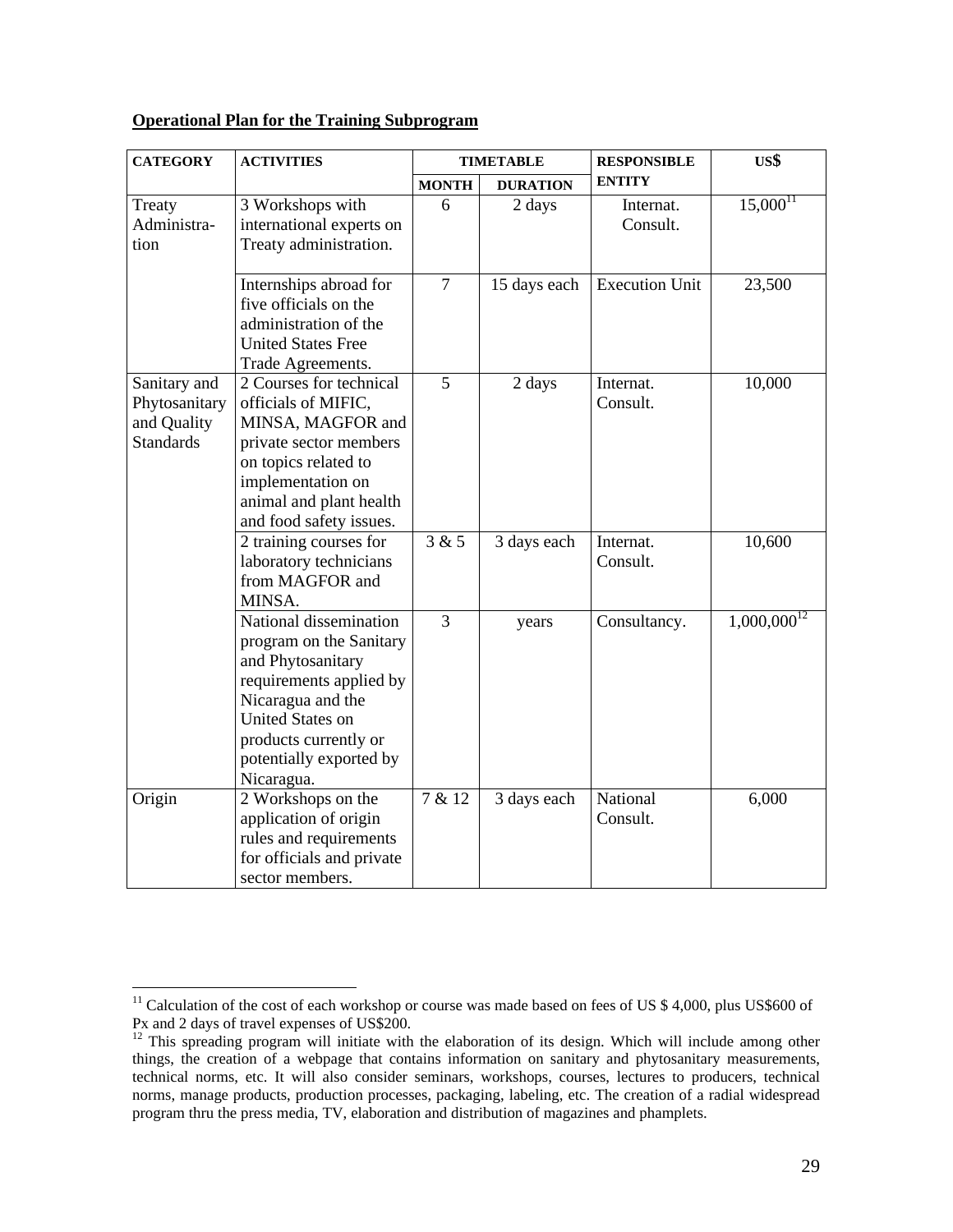|                     | Internships for 5             | $\overline{4}$ | 15 days     | <b>Execution Unit</b> | 23,500 |
|---------------------|-------------------------------|----------------|-------------|-----------------------|--------|
|                     | officials on the              |                |             |                       |        |
|                     | administration of origin      |                |             |                       |        |
|                     | regimes, with emphasis        |                |             |                       |        |
|                     | on verification.              |                |             |                       |        |
|                     | 1 theoretical-practical       | 3              | 2 days      | Internat.             | 5,000  |
|                     | workshop on customs           |                |             | Consult.              |        |
|                     | valuation for customs         |                |             |                       |        |
|                     | officials and agents.         |                |             |                       |        |
| Intellectual        | IPR subscription to           | $\mathbf{1}$   | 6 months    |                       | 3,000  |
| Property            | periodicals, purchase of      |                |             |                       |        |
|                     | specialized texts, etc.       |                |             |                       |        |
| Investments         | 2 courses on                  | 5 & 7          | 2 days each | Nat. Consult.         | 6,000  |
|                     | international                 |                |             |                       |        |
|                     | agreements and national       |                |             |                       |        |
|                     | law on investments            |                |             |                       |        |
|                     | aimed at public officials     |                |             |                       |        |
|                     | and sectors related to        |                |             |                       |        |
|                     | the administration of         |                |             |                       |        |
|                     | justice, dispute              |                |             |                       |        |
|                     | settlement mechanisms         |                |             |                       |        |
|                     | and investment                |                |             |                       |        |
|                     | promotion policies.           |                |             |                       |        |
| Safeguards          | Internships for 3             | $\overline{4}$ | 15 days     | <b>Execution Unit</b> | 14,100 |
|                     | officials at the WTO,         |                |             |                       |        |
|                     | the Mexican Trade             |                |             |                       |        |
|                     | Secretariat and the           |                |             |                       |        |
|                     | United States DOC, for        |                |             |                       |        |
|                     | the officials of the          |                |             |                       |        |
|                     | <b>Unfair Trade Practices</b> |                |             |                       |        |
|                     | Unit.                         |                |             |                       |        |
|                     |                               |                |             |                       |        |
| <b>Unfair Trade</b> | Internships for 2             | 5              | 15 days     | <b>Execution Unit</b> | 9,400  |
| Practices           | officials in the United       |                |             |                       |        |
|                     | <b>States Department of</b>   |                |             |                       |        |
|                     | Commerce, in order to         |                |             |                       |        |
|                     | gain detailed                 |                |             |                       |        |
|                     | knowledge about the           |                |             |                       |        |
|                     | mechanism they use to         |                |             |                       |        |
|                     | carry out an Unfair           |                |             |                       |        |
|                     | <b>Trade Practices</b>        |                |             |                       |        |
|                     | investigation.                |                |             |                       |        |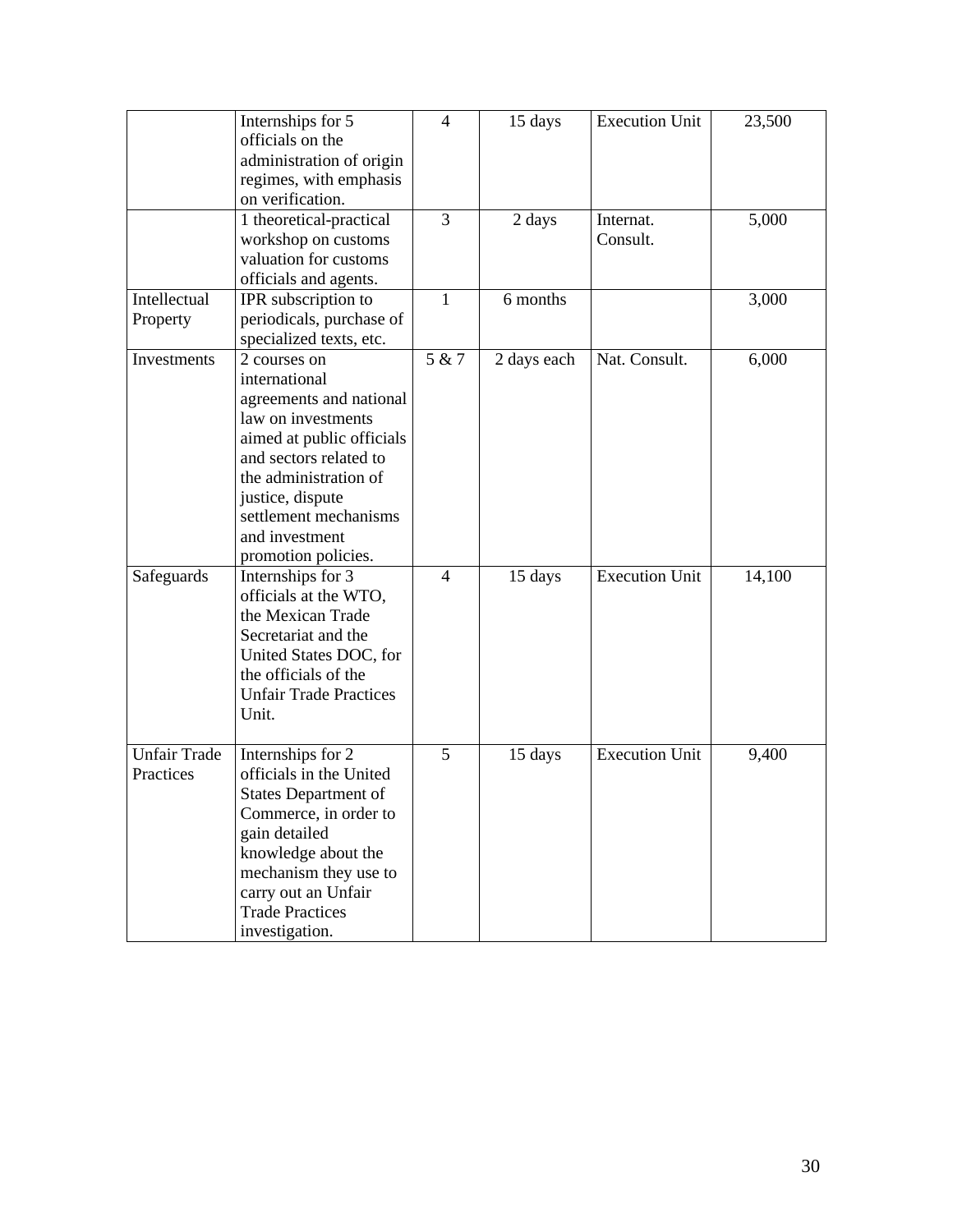| Dispute<br>Settlement              | 1 theoretical-practical<br>workshop on the<br>content of the FTA, the<br>relationship between its<br>provisions and the<br>relevant rules of<br>International Law,<br>existing precedent, and<br>the different procedures<br>for dispute settlement<br>precedents that they<br>contain. | 8                | 2 days     | International<br>Consultant                 | 5,000            |
|------------------------------------|-----------------------------------------------------------------------------------------------------------------------------------------------------------------------------------------------------------------------------------------------------------------------------------------|------------------|------------|---------------------------------------------|------------------|
| Technical<br><b>Standards</b>      | 1 Course on Auditing<br>techniques for<br>laboratories accredited<br>for certification.                                                                                                                                                                                                 | 3                | 2 days     | Internat.<br>Consult.                       | 5,000            |
|                                    | 2 Courses for members<br>of the public and<br>private sectors of the<br>various technical<br>evaluation committees                                                                                                                                                                      | 4                | 2 days     | Internat.<br>Consult.                       | 5,000            |
| Promote a<br>Culture of<br>Quality | Design and implement<br>an awareness program<br>consisting of 4<br>meetings with the<br>private sector and<br>Government officials.<br>Emphasis on<br>Nicaragua's priority<br>products.                                                                                                 | 1, 3, 5,<br>8,10 | 1 day each | International<br>consultants and<br>experts | 20,400           |
| Safeguards                         | 1 Course for MIFIC<br>officials, officials from<br>the private sector and<br>other institutions on the<br>Safeguards Agreement<br>of the WTO and Article<br>XIX of the 1994<br>GATT.                                                                                                    | $\overline{4}$   | 2 days     | Internat.<br>Consult.                       | 5,000            |
| <b>TOTAL</b>                       | 1 Workshop for the<br><b>Investigating Authority</b><br>(MIFIC) on procedures<br>for determining the<br>existence of injury in<br>investigations directed<br>at applying a safeguard<br>measure.                                                                                        | 5                | 2 days     | Internat.<br>Consult.                       | 5,000<br>170,100 |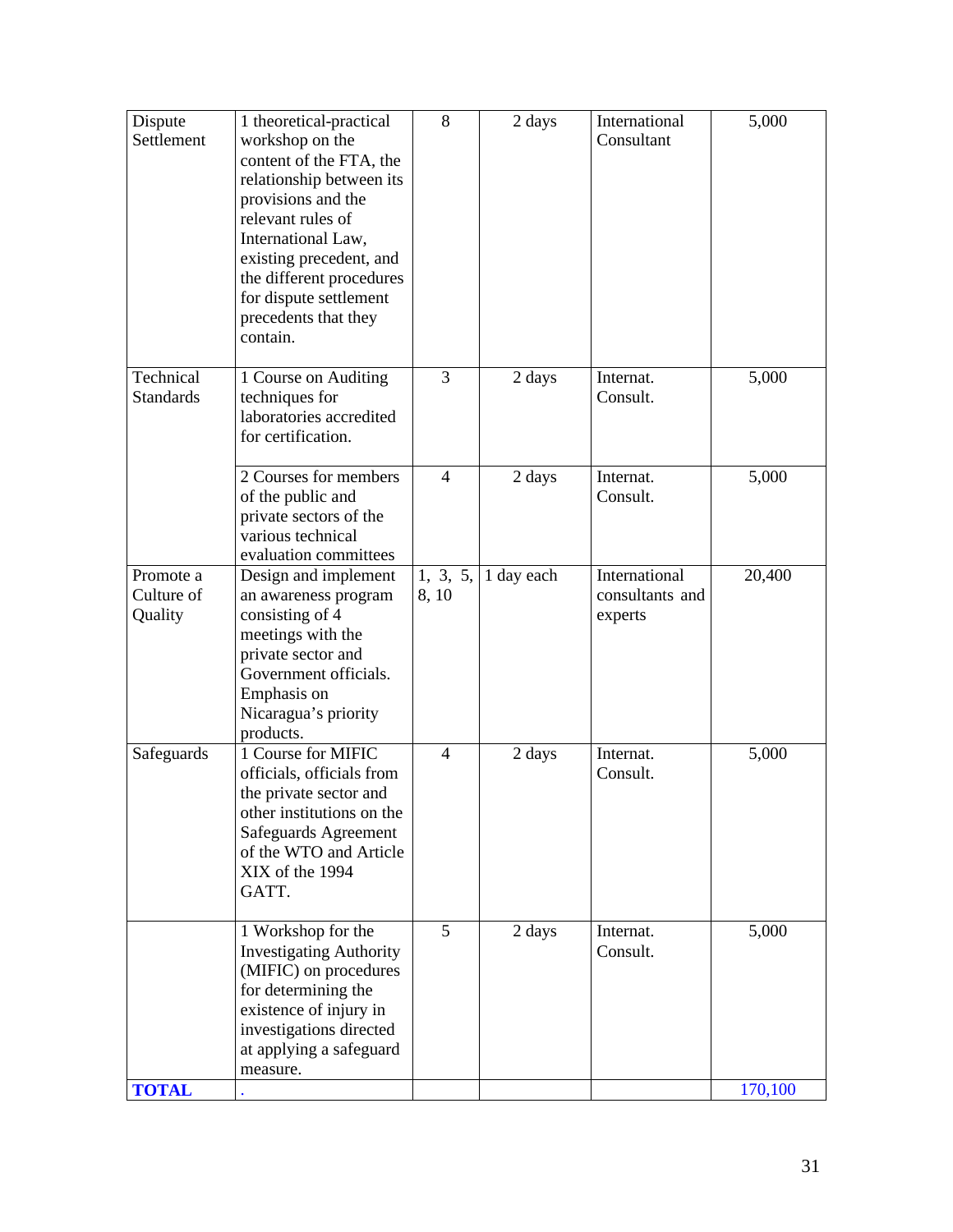#### *2.2. SUBPROGRAM FOR STUDIES AND TECHNICAL ASSESSMENT*

#### **Problem**

MIFIC and other ministries related to the application and administration of treaties due to he problems of budget order mentioned before, have limitations in financial and technical resources for the creation or the optimization of the institutional training necessary in the material.

#### **Objectives**

Develop studies and technical assessments aimed at strengthening the ability to implement the standards and disciplines related to the obligations undertaken, and develop mechanisms for interinstitutional coordination and public policies consistent with the objectives of the agreements.

- Study and implement improvements in the trade information system of the General Customs Administration, making necessary changes to the software.
- Modernize the foreign trade statistical information system, in order to have an up-to-date, effective system that facilitates investigation procedures for the eventual application of a safeguard measure.
- Organize and set up an office for the administration of origin and strengthen the ability to verify Rules of Origin.
- Create information systems on customs procedures and export and import transactions in the institutions involved (DGSA, CETREX, MINSA, MAGFOR, MIFIC).
- Study for strengthening inter-institutional coordination mechanisms: Judiciary, MINREX, Police, MARGFOR, MINSA, Customs.
- Study and design the structure of the IPR and the decision-making process of granting intellectual property rights
- Establish a services classification system, taking into account existing systems at the international level.
- Studies allowing formulation of development policies in the services sector (computers, professional services, tourism, financial services, construction, etc.)
- Technical assessment in developing policies to attract infrastructure investment, related to port, maritime, construction and transportation services, and investment projects directed towards exports.
- Support the formal creation and establishment of the Unfair Trade Practices Unit.
- Design disease eradication programs to the to be implemented during the phase of transition to free trade.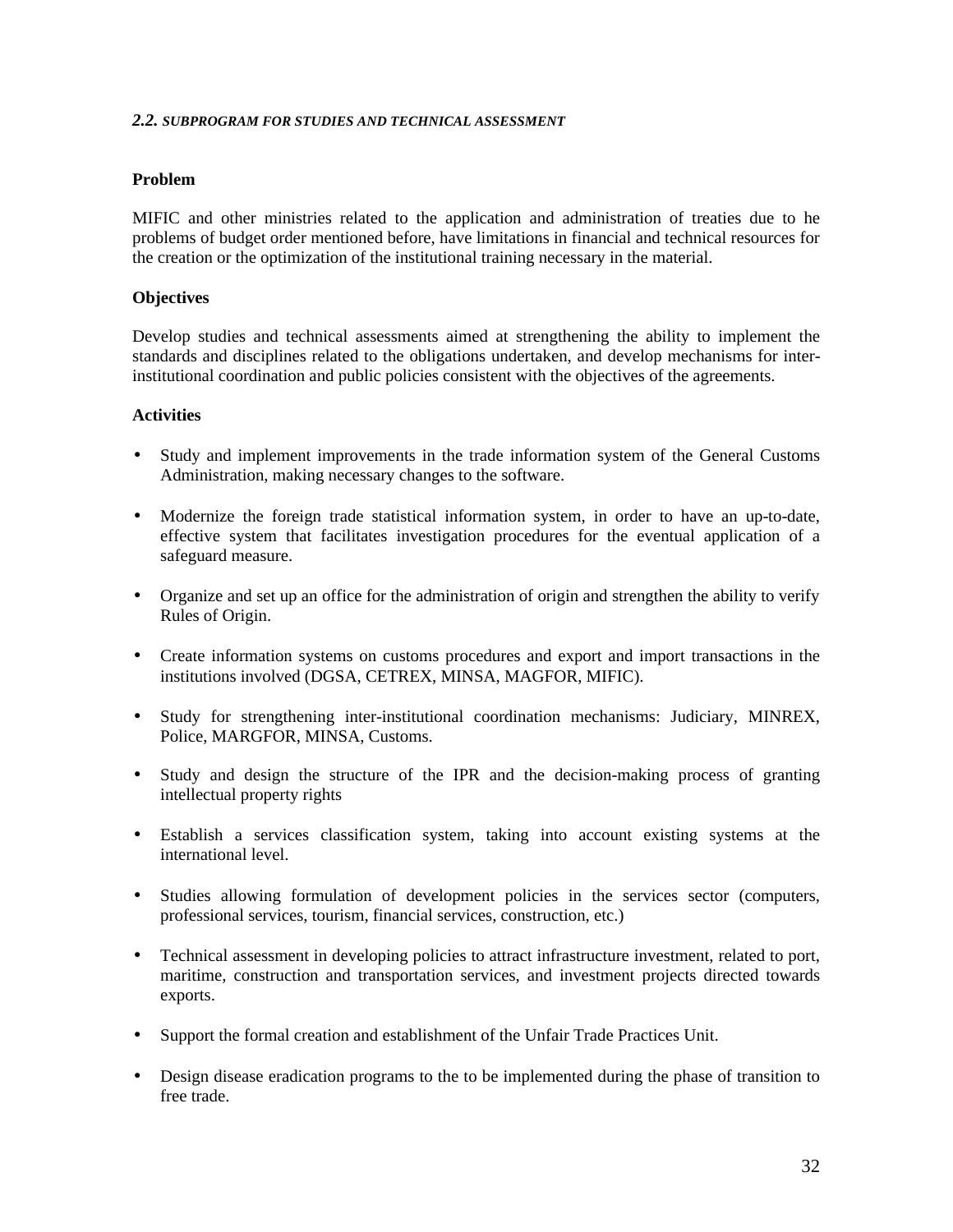- Assessment in monitoring the flow of imports in order to timely determine injury or the threat of injury caused by massive imports.
- Preparation of a Guide for presenting claims on safeguards, as well as instructions for users on presenting requests.
- Studies aimed at evaluating and strengthening the sanitary and phytosanitary systems. Based on these recommendations the integral modernization of these systems will be carried out during the free trade phase.
- Study aimed at evaluating and recommending measures for strengthening the system of normalization, metrology and certification.
- Technical Assessment Organization of the National Accreditation Office (ONA): establish Compliance Assessment mechanisms, design of formats, policies, quality manuals, procedures and criteria.

|                                       |  | Operational Plan for the Subprogram on Studies and Technical Assessments for Treaty |  |  |  |  |
|---------------------------------------|--|-------------------------------------------------------------------------------------|--|--|--|--|
| <b>Application and Administration</b> |  |                                                                                     |  |  |  |  |

| <b>CATEGORY</b>  | <b>ACTIVITIES</b>                                                                                                                                                                                                                              | <b>TIMETABLE</b> |                 | <b>RESPONSIBLE</b>    | US\$   |
|------------------|------------------------------------------------------------------------------------------------------------------------------------------------------------------------------------------------------------------------------------------------|------------------|-----------------|-----------------------|--------|
|                  |                                                                                                                                                                                                                                                | <b>MONTH</b>     | <b>DURATION</b> | <b>ENTITY</b>         |        |
| Market<br>Access | Study on and<br>implementation of<br>improvements in the<br>trade information system<br>of the General Customs<br>Administration, making<br>the necessary changes in<br>the software.                                                          | 3                | 1 month         | Internat.<br>Consult. | 17,500 |
|                  | Modernization of the<br>statistical information<br>system for foreign trade,<br>in order to rely on a<br>current and efficient<br>system that facilitates<br>investigation procedures<br>for the future application<br>of a safeguard measure. | 3                | 1 month         | Internat.<br>Consult. | 17,500 |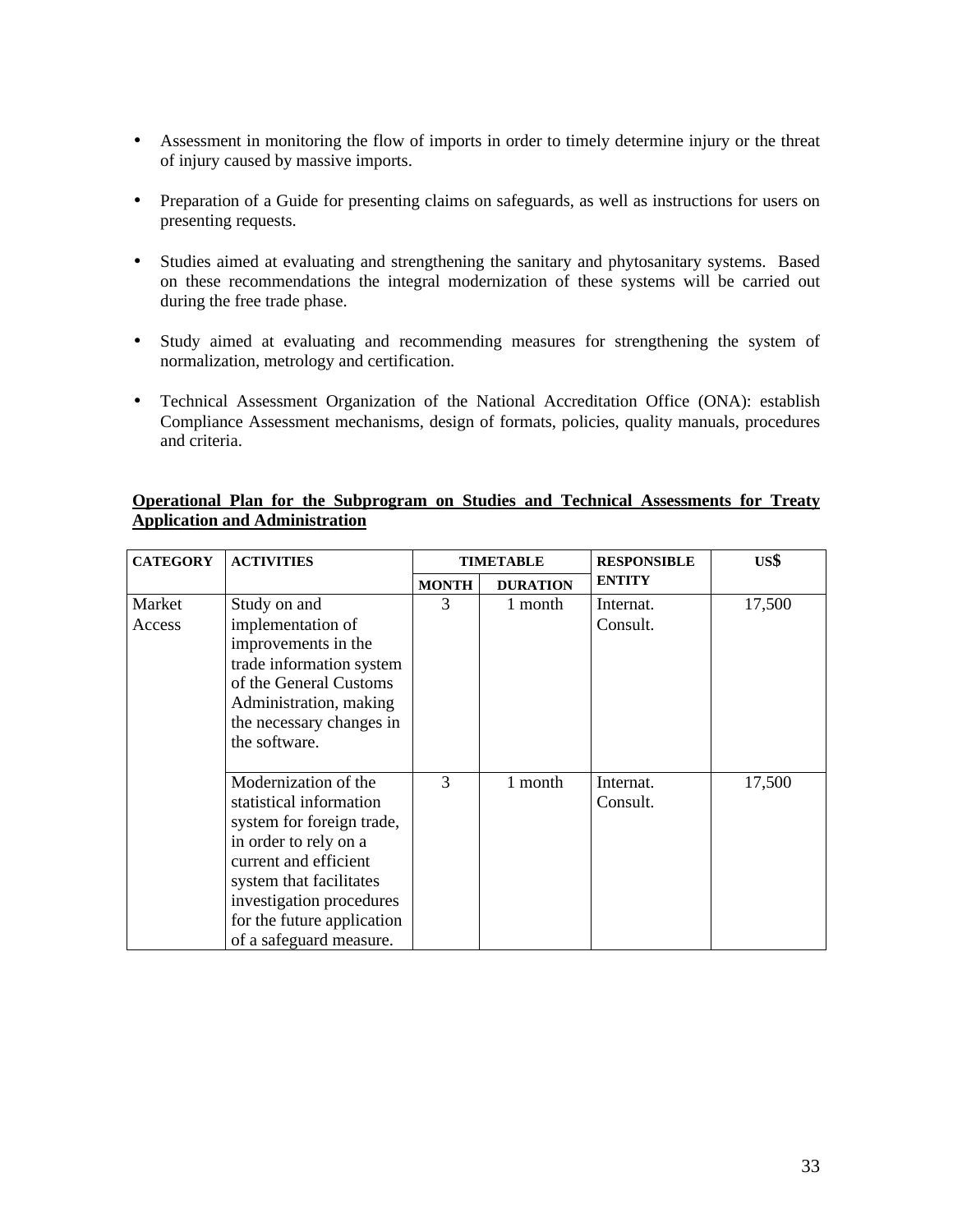| Sanitary and<br>Phyto-<br>sanitary<br><b>Standards</b> | Design of disease<br>eradication programs:<br>Newcastle disease,<br>Mediterranean fruit fly,<br>classic pork cholera,<br>brucellosis and bovine<br>tuberculosis.             | $\overline{2}$ | 1 month | 1 International<br>Consultant and<br>1 National<br>Consultant | 20,000        |
|--------------------------------------------------------|------------------------------------------------------------------------------------------------------------------------------------------------------------------------------|----------------|---------|---------------------------------------------------------------|---------------|
|                                                        | Study on evaluating and<br>strengthening the<br>sanitary and<br>phytosanitary system,<br>centered in MAGFOR<br>and MINSA.                                                    | 3              | 1 month | International<br>and National<br>Consultants                  | $42,000^{13}$ |
| Origin                                                 | Organization and<br>establishment of the<br>office of Origin<br>Administration and<br>strengthening the Rules<br>of Origin verification<br>ability                           | $\overline{2}$ | 1 month | Internat.<br>Consult.                                         | 12,500        |
| Customs<br>Procedures                                  | Creation of information<br>systems on customs<br>procedures and import-<br>export transactions in the<br>institutions involved<br>(DGSA, CETREX,<br>MINSA, MAGFOR,<br>MIFIC) | $\overline{2}$ | 1 month | Intern. Consult.                                              | 17,500        |
| Intellectual<br>Property                               | Study and design of the<br>IPR structure and<br>decision-making in the<br>process of granting<br>intellectual property<br>rights.                                            | $\overline{4}$ | 1 month | Internat.<br>Consult.                                         | 12,500        |
|                                                        | Study on strengthening<br>inter-institutional<br>coordination<br>mechanisms: Judicial<br>Power, MINREX, Police,<br>MARGFOR, MINSA,<br>Customs.                               | $\overline{4}$ | 1 month | Internat.<br>Consult.                                         | 12,500        |

<sup>&</sup>lt;sup>13</sup> Calculation basis: 2 International consultants at fees of US\$ 10,000, plus per diem and Px. and 2 National Consultants at fees of US\$ 5,000.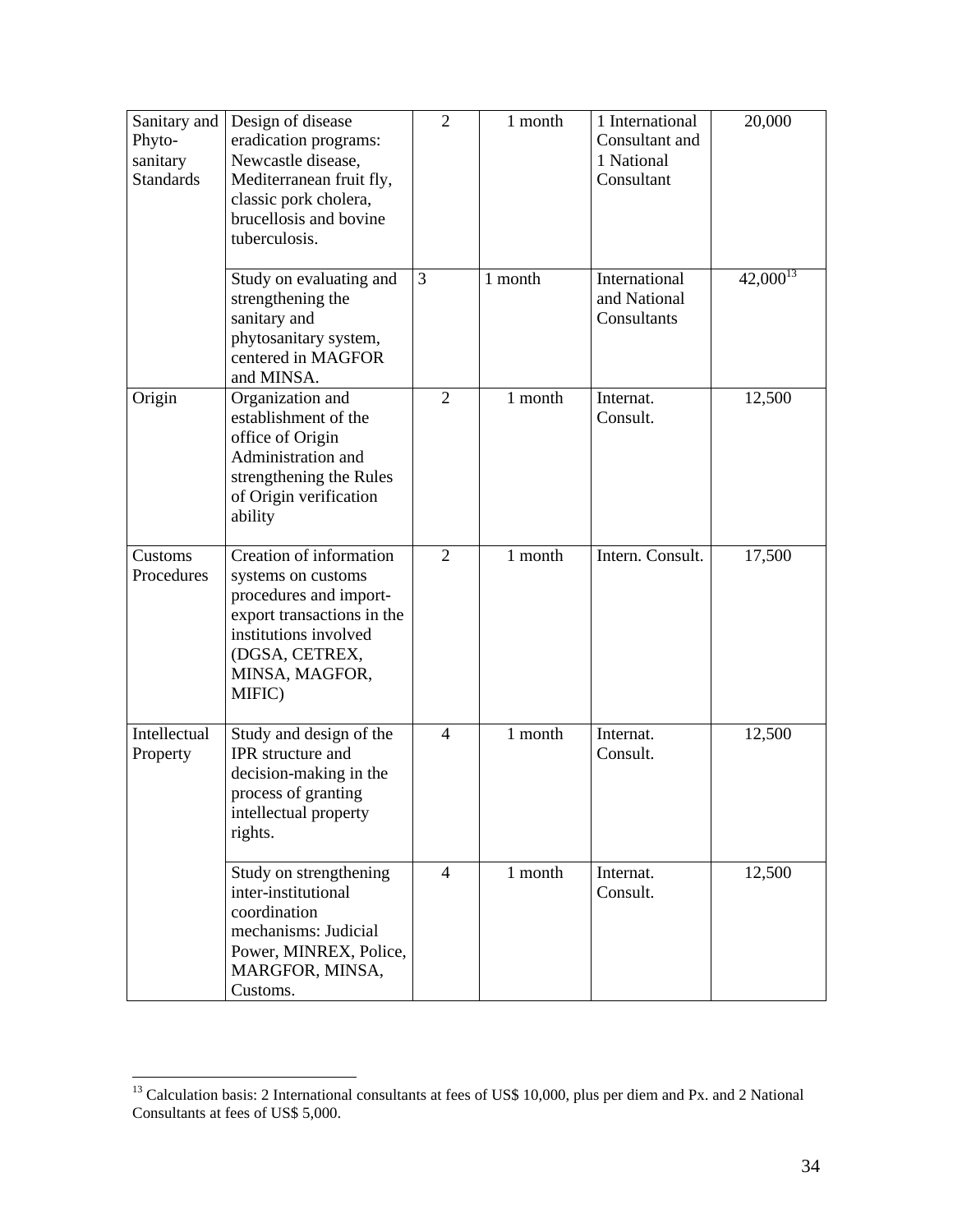| <b>Services</b>  | Design a service<br>classification system in<br>accordance with existing<br>international systems.                                                                                                                         | $\overline{3}$ | 1 month | International<br>Consultant                                     | 17,500 |
|------------------|----------------------------------------------------------------------------------------------------------------------------------------------------------------------------------------------------------------------------|----------------|---------|-----------------------------------------------------------------|--------|
|                  | Studies allowing<br>formulation of<br>development policies for<br>the service sector<br>(computers, professional<br>services, tourism,<br>financial services,<br>construction, etc.)                                       | $\overline{4}$ | 1 month | 1 International<br>Consultant and<br>one National<br>Consultant | 20,000 |
| Investments      | Technical assessment in<br>developing policies to<br>attract infrastructure<br>investment, related to<br>port, maritime,<br>construction and<br>transportation services,<br>and investment projects<br>targeted at exports | 3              | 1 month | Internat.<br>Consult.                                           | 17,500 |
| Trade<br>Defense | Support of the formal<br>creation and<br>establishment of the<br><b>Unfair Trade Practices</b><br>Unit                                                                                                                     | 3              | 1 month | Internat.<br>Consult.                                           | 12,500 |
|                  | Assessment on<br>monitoring import flows<br>in order to timely<br>determine injury or the<br>threat of injury caused by<br>massive imports                                                                                 | $\overline{3}$ | 1 month | Internat.<br>Consult.                                           | 12,500 |
|                  | Development of a Guide<br>for presenting<br>safeguards-related<br>claims, as well as<br>instructions for users on<br>presenting requests.                                                                                  | $\overline{3}$ | 1 month | National<br>Consultant                                          | 6,000  |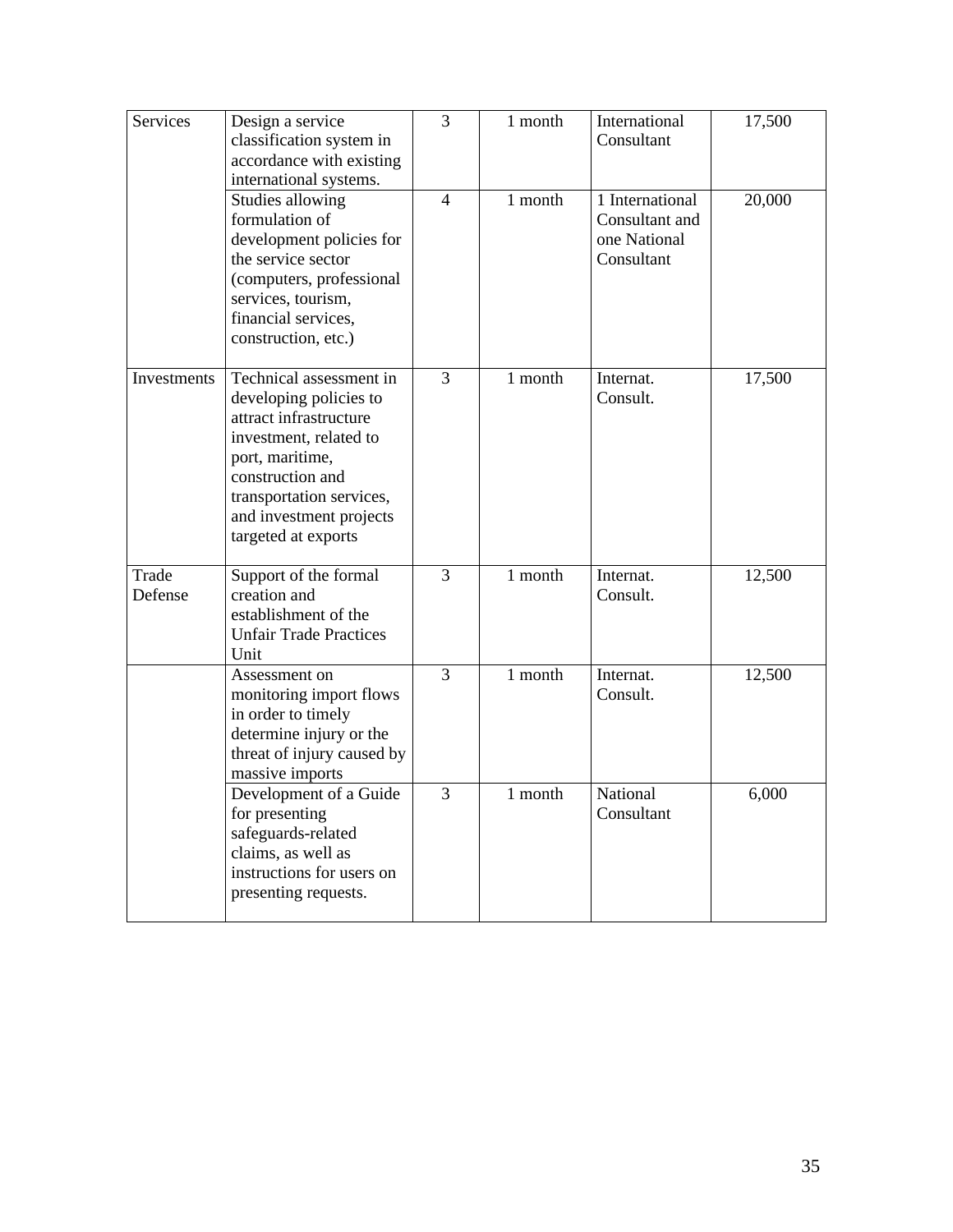| Technical<br><b>Standards</b> | Technical assessment<br>Organization of the<br>National Accreditation<br>Office (ONA):                | 5            | 1 month | Internat.<br>Consult.                        | 12,500        |
|-------------------------------|-------------------------------------------------------------------------------------------------------|--------------|---------|----------------------------------------------|---------------|
|                               | Study for evaluating and<br>strengthening the<br>normalization, metrology<br>and certification system | <sup>3</sup> | 1 month | International<br>and National<br>Consultants | $42,000^{14}$ |
| <b>TOTAL</b>                  |                                                                                                       |              |         |                                              | 292,500       |

 $14$  Calculation basis: 2 International consultant at fees of US\$ 10,000, plus per diem and Px. and 2 National Consultants at fees of US\$ 5,000.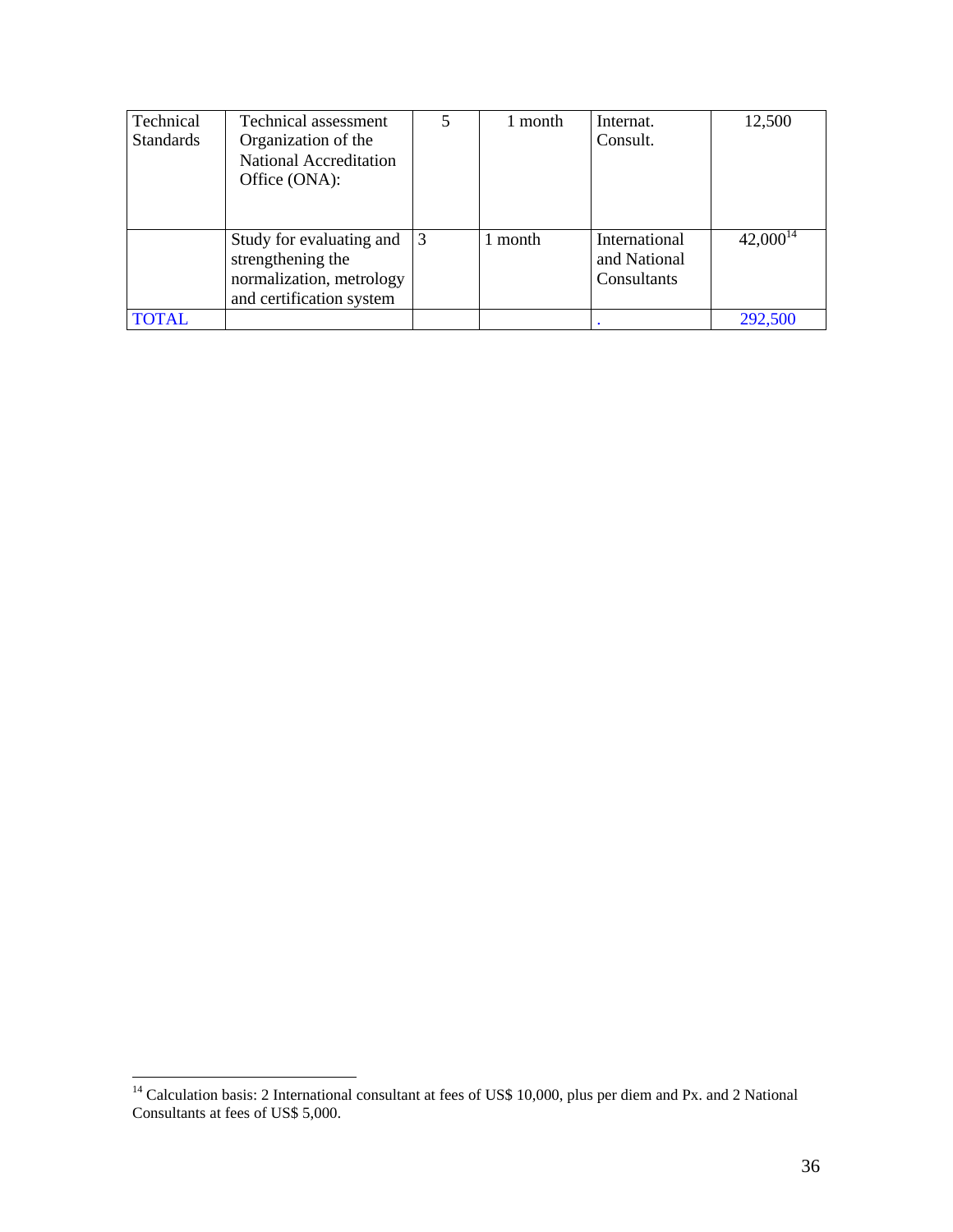#### *2.3 SUBPROGRAM FOR EQUIPMENT SUPPLY AND RETENTION OF CONSULTANTS FOR TREATY ADMINISTRATION AND APPLICATION*

#### **Problem**

The implementation and application of new agreements, specifically the FTA with the United States, will accentuate current needs in the administration of specific areas, in particular in the sanitary and phytosanitary and quality realms.

## **Objectives**

Provide MIFIC with consultants specialized in the different issues of treaty application in order to organize and perform efficiently the implementation of the obligations assumed.

Strengthen the DGPSA of MAGFOR through creation of the Treaty Follow-Up Unit with its proper equipment.

Provide the input and equipment needed for the country's sanitary and phytosanitary system to operate.

- Hire a specialized consultant for 12 months, starting in mid-2004, to support the Treaty Administration area.
- Hire three consultants for: drafting, review and follow-up of draft Sanitary and Phytosanitary Measures that need to be established in Nicaragua; as well as the corresponding notice in the bilateral and multilateral framework. Follow-up, review and analysis of the SPS measures proposed by other members of international agencies competent on the issue. Follow-up, review and relevant national procedures for establishing, recognizing and applying the corresponding international SPS. Preparation of proposals to the appropriate bilateral and multilateral agreements to achieve recognition of SPS equivalencies.
- Reinforcement of the MAGFOR and MINSA Laboratories. Provision of reagents and equipment.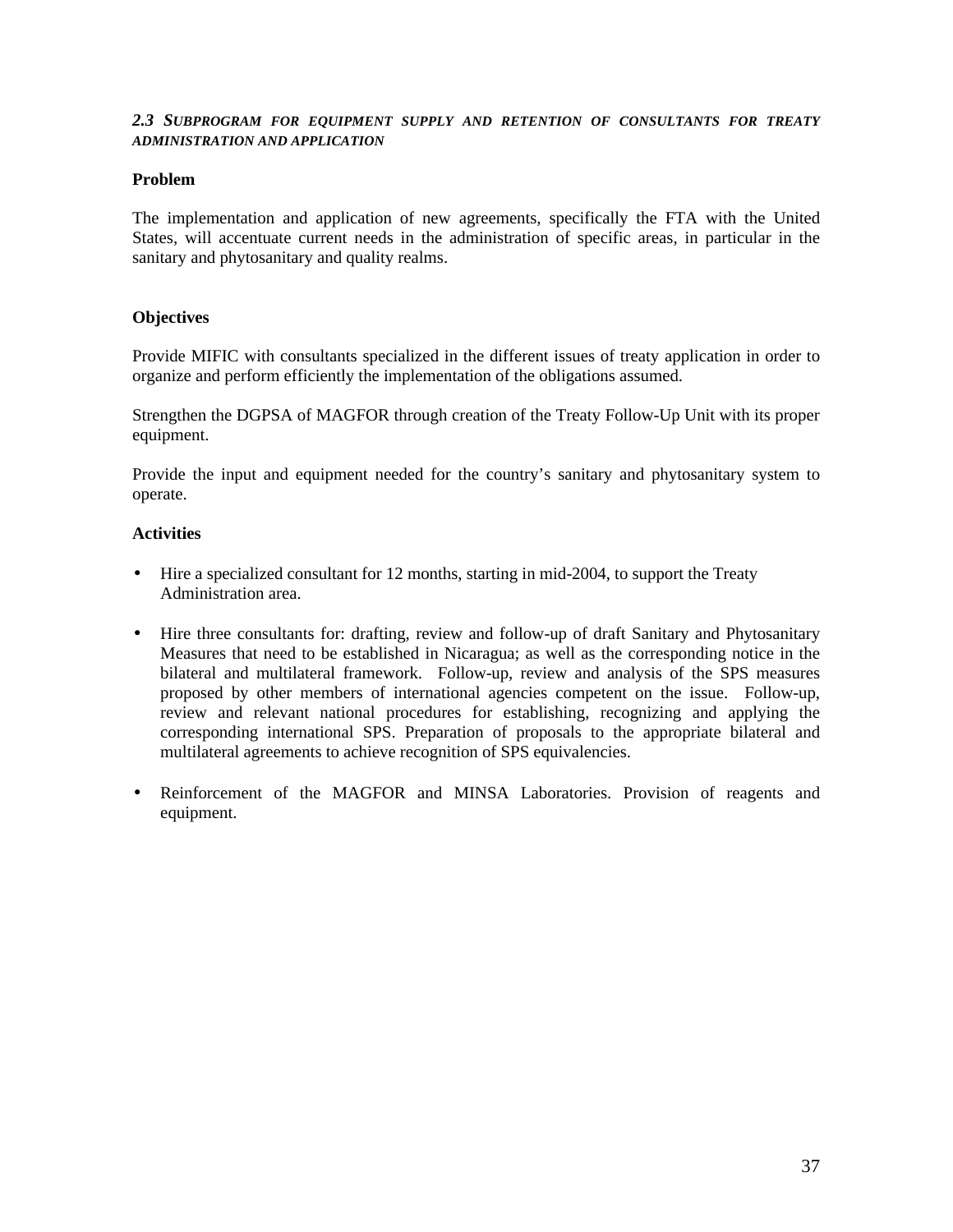## **Operational Plan for the Subprogram of Consultant Retention and equipment supply relating to Treaty Application and Administration**

| <b>CATEGORY</b>  | <b>ACTIVITIES</b>            | <b>TIMETABLE</b> |                 | US\$              |
|------------------|------------------------------|------------------|-----------------|-------------------|
|                  |                              | <b>MONTH</b>     | <b>DURATION</b> |                   |
| Strengthen       | Provision of laboratory      | 3                | 6 months        | $10,000,000^{15}$ |
| the              | equipment and materials.     |                  |                 |                   |
| institutional    | National and                 |                  |                 |                   |
| structure of     | international                |                  |                 |                   |
| MIFIC and        | accreditation of             |                  |                 |                   |
| MAGFOR           | Nicaraguan laboratories.     |                  |                 |                   |
| in Sanitary      | Creation of a                |                  |                 |                   |
| and Phyto-       | transferability system,      |                  |                 |                   |
| sanitary         | among other things).         |                  |                 |                   |
| <b>Standards</b> |                              |                  |                 |                   |
| Retention of     | 1 consultant for the         | Mid-2004         | 12 months       | $84,000^{16}$     |
| Consultants      | <b>Treaty Administration</b> |                  |                 |                   |
|                  | Area.                        |                  |                 |                   |
|                  | 3 Consultants for SPS.       | $\overline{5}$   | 18 months       | 378,000           |
|                  |                              |                  |                 |                   |
| <b>TOTAL</b>     |                              |                  |                 | 10,462,000        |
|                  |                              |                  |                 |                   |

<sup>&</sup>lt;sup>15</sup> Figure supplied by MIFIC.

<sup>&</sup>lt;sup>16</sup> Calculation based on monthly fees of US\$ 7,000.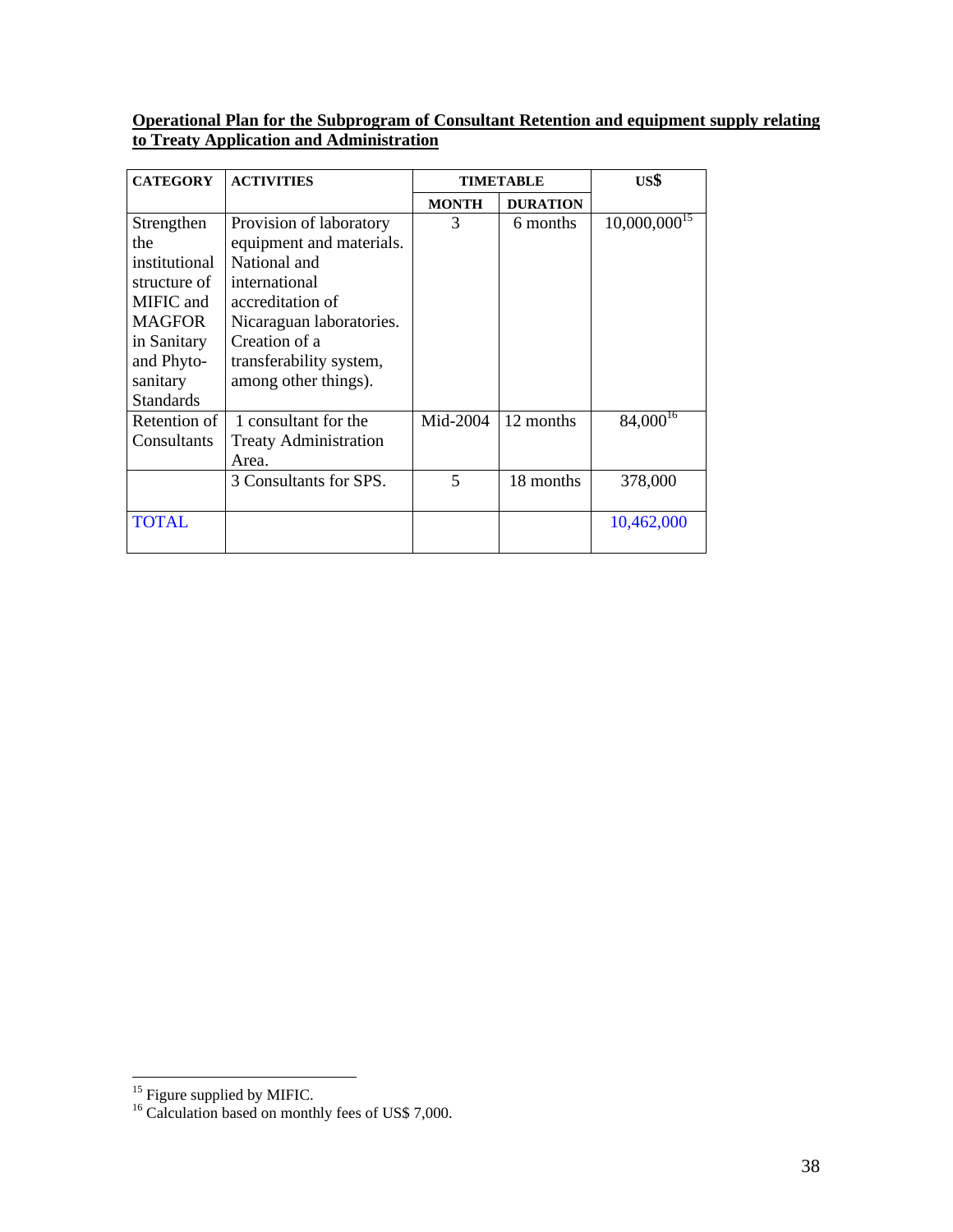#### *5.TRANSITION TO FREE TRADE*

#### **Problem**

The strategy for negotiating an FTA with the U.S. implies having adopted integration into the U.S. market as a criterion for the country's development. For this to be possible, the key involves the ability of the goods and service production sectors to take advantage of the benefits of privileged access, and that these advantages be extended to all sectors and regions of the country. Certainly, like any process of this kind, some sectors will be winners and others losers, which will require attention both before and after the negotiation exercise. Particularly, promoting greater levels of competitiveness for the whole economy and in particular, for the most dynamic sectors in terms of their ability to develop and diversify exports, and preparing policies and strategies for those that might be affected most severely. At the same time, and as has already been pointed out, Nicaragua is facing serious limitations in the financial resources it has to carry out this task, a fact that also affects the availability of foreign loans when there is no financial ability to use national counterpart resources.

#### **Objective**

Develop the ability to take advantage of the economic-commercial benefits of free trade with the U.S. and to extenuate the effects of the impact of commercial openness.

#### **Activities**

#### **Fiscal Issue (Resolution of national budgetary counterpart for executing international loans**.)

**1) Development of a pro-trade environment:** Review of Mercantile Regulations, and Regulations on Property, Registries and Cadastres. Review of the law on Investments, Judicial System, etc.

**2) Development of the most dynamic Districts:** Localized allocation of resources in these districts, facilitating development of dynamic productive activities, improving, among other things, the infrastructure and logistics of connections (secondary roads, energy, communications, etc.).

**3) Program for Promoting SMEs**: Development of a plan to promote integrating SMEs into the integration process, through a program aimed at developing an export-oriented mentality (training plan, mechanisms for benefiting from the available information for export development, tax policies, creation of specific financing instruments for priority products, or that allow the reconversion of these companies, etc.)

**4) Development of Greater Levels of Competitiveness:** Strategies at the National and Sectoral Levels. Coordination between the public and privates sector to overcome obstacles for achieving greater levels of competitiveness.

**5) Investment Attraction Program:**. Training on the subject of project development and evaluation for the public and private sector. Nicaragua's image abroad (Visibility of the country).